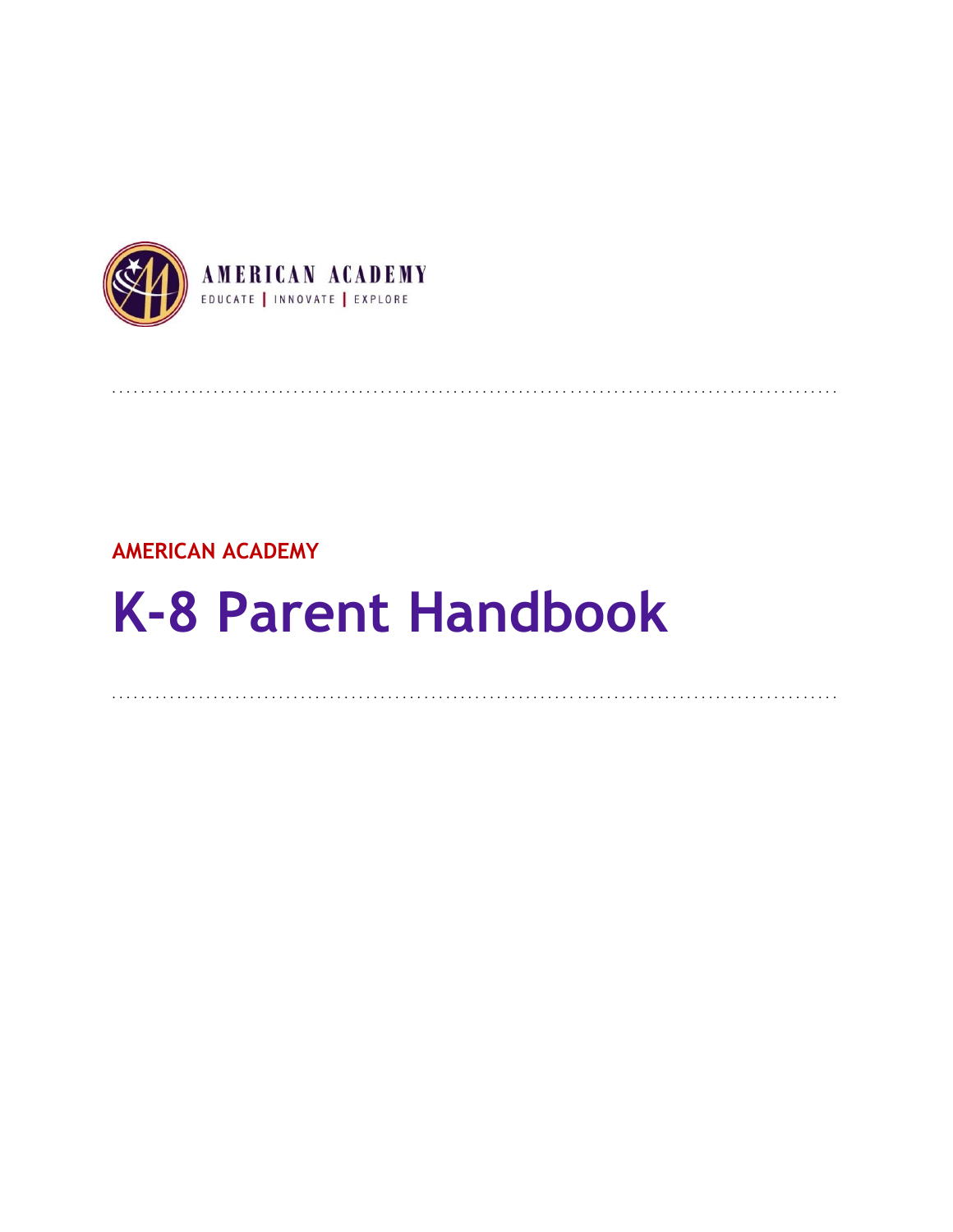## **TABLE OF CONTENTS**

<span id="page-1-0"></span>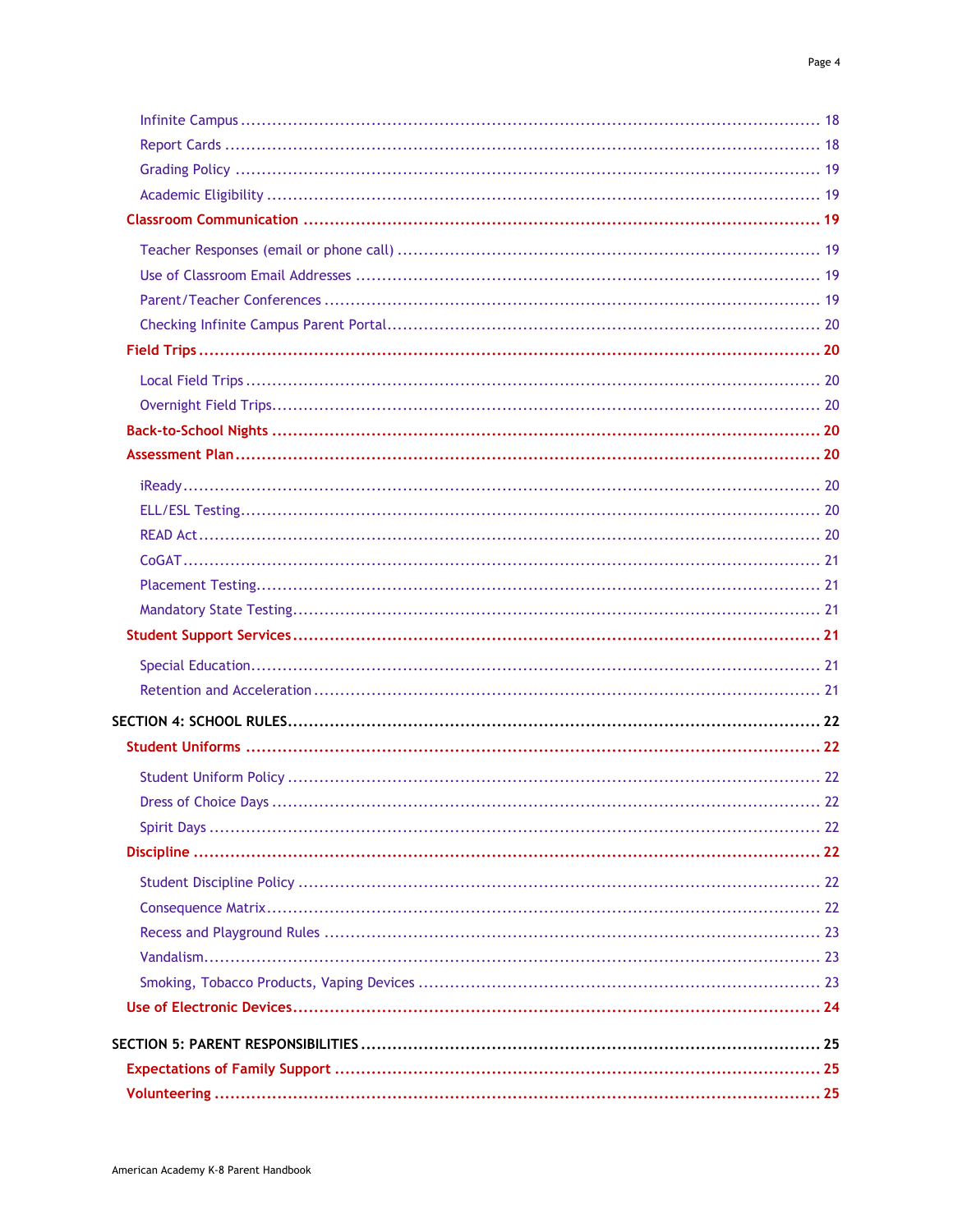|--|--|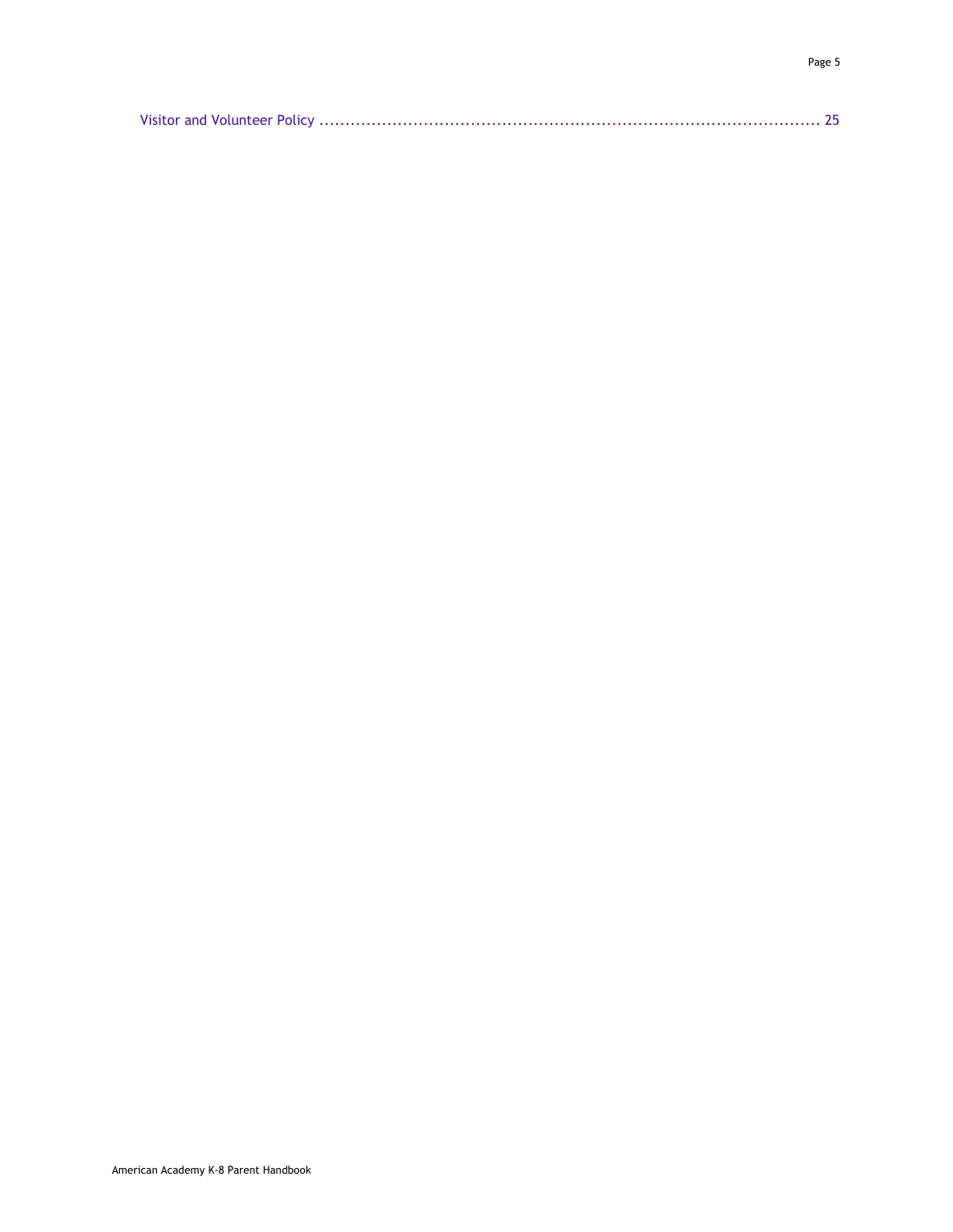#### Page 6

## <span id="page-5-0"></span>. . . . . . . . . . . . . . . . . . . . . . . . . . . . . . . . . . . . . . . . . . . . . . . . . . . . . . . . . . . . . . . . . . . . . . . . . . . . . . . . . . . . . . . . . . . . . . . . . . . .

## **OVERVIEW**

#### **ABOUT THIS HANDBOOK**

This handbook is for American Academy K-8 students and their families. Much of the information found in this handbook has been hyperlinked to documents and information available online. For this reason, though the handbook may also be printed for quick reference, it is best referred to in its online electronic format for the most up-to-date information.

<span id="page-5-1"></span>. . . . . . . . . . . . . . . . . . . . . . . . . . . . . . . . . . . . . . . . . . . . . . . . . . . . . . . . . . . . . . . . . . . . . . . . . . . . . . . . . . . . . . . . . . . . . . . . . . . .

Although there are some similarities, this handbook does not cover the KindiePrep program. The [KindiePrep](http://www.americanacademyk8.org/AADocumentServer/BOD/BODPolicies/KindiePrepParentHandbook.pdf)  [Handbook](http://www.americanacademyk8.org/AADocumentServer/BOD/BODPolicies/KindiePrepParentHandbook.pdf) is available online on the [KindiePrep website](https://kp.aak8.org/) or by downloading it [here.](http://www.americanacademyk8.org/AADocumentServer/BOD/BODPolicies/KindiePrepParentHandbook.pdf)

#### <span id="page-5-2"></span>**AMERICAN ACADEMY MISSION**

*American Academy will achieve academic excellence through a challenging sequenced curriculum that emphasizes math, science, and technology, to provide our children with the tools to become the leaders of tomorrow. Together, our students, faculty, parents, and community will cultivate character, civic responsibility, and intellectual development.*

<span id="page-5-3"></span>THE FIVE COMPONENTS OF THE AMERICAN ACADEMY MISSION *[Academic excellence](http://www.aak8.org/apps/pages/aa-academicrecord) [A science, technology, engineering, arts, and mathematics \(STEAM\) emphasis](http://www.aak8.org/apps/pages/aa-steam-about) [Consistent character development](http://www.aak8.org/apps/pages/aa-character) [A school culture of respect](http://www.aak8.org/apps/pages/aa-character) and [responsibility](http://www.aak8.org/apps/pages/aa-character) [A challenge for every student](http://www.aak8.org/apps/pages/aa-abilitygrouping)*

#### <span id="page-5-4"></span>**THREE CAMPUSES, ONE SCHOOL**

American Academy opened its first campus in the fall of 2005 at a temporary location in Lone Tree, Colorado. In 2009, the first permanent building was completed in the City of Castle Pines. In 2013 and 2017, the school opened second and third campuses, both located in Parker, Colorado, to accommodate a growing waitlist of students and to bring the school's mission to a wider audience. Though they are in different buildings, the three campuses serve the same mission and employ the same academic strategies while using the same policies and procedures and achieving the same goal of academic excellence. The two Parker campuses are also home to KindiePrep, American Academy's educational preschool program.

| <b>CASTLE PINES CAMPUS</b>                           | <b>MOTSENBOCKER CAMPUS</b>                           | <b>LINCOLN MEADOWS CAMPUS</b>                        |
|------------------------------------------------------|------------------------------------------------------|------------------------------------------------------|
| 6971 Mira Vista Lane<br>Castle Pines, CO 80108       | 11155 Motsenbocker Road<br>Parker, CO 80134          | 10260 Twenty Mile Road<br>Parker, CO 80134           |
| Phone: 720-292-5200                                  | Phone: 720-292-5600                                  | Phone: 720-292-5300                                  |
| <b>Fax: 303-660-5550</b><br>Attendance: 720-292-5252 | <b>Fax: 303-805-9901</b><br>Attendance: 720-292-5601 | <b>Fax: 303-841-9121</b><br>Attendance: 720-292-5359 |
|                                                      |                                                      |                                                      |

. . . . . . . . . . . . . . . . . . . . . . . . . . . . . . . . . . . . . . . . . . . . . . . . . . . . . . . . . . . . . . . . . . . . . . . . . . . . . . . . . . . . . . . . . . . . . . . . . . . .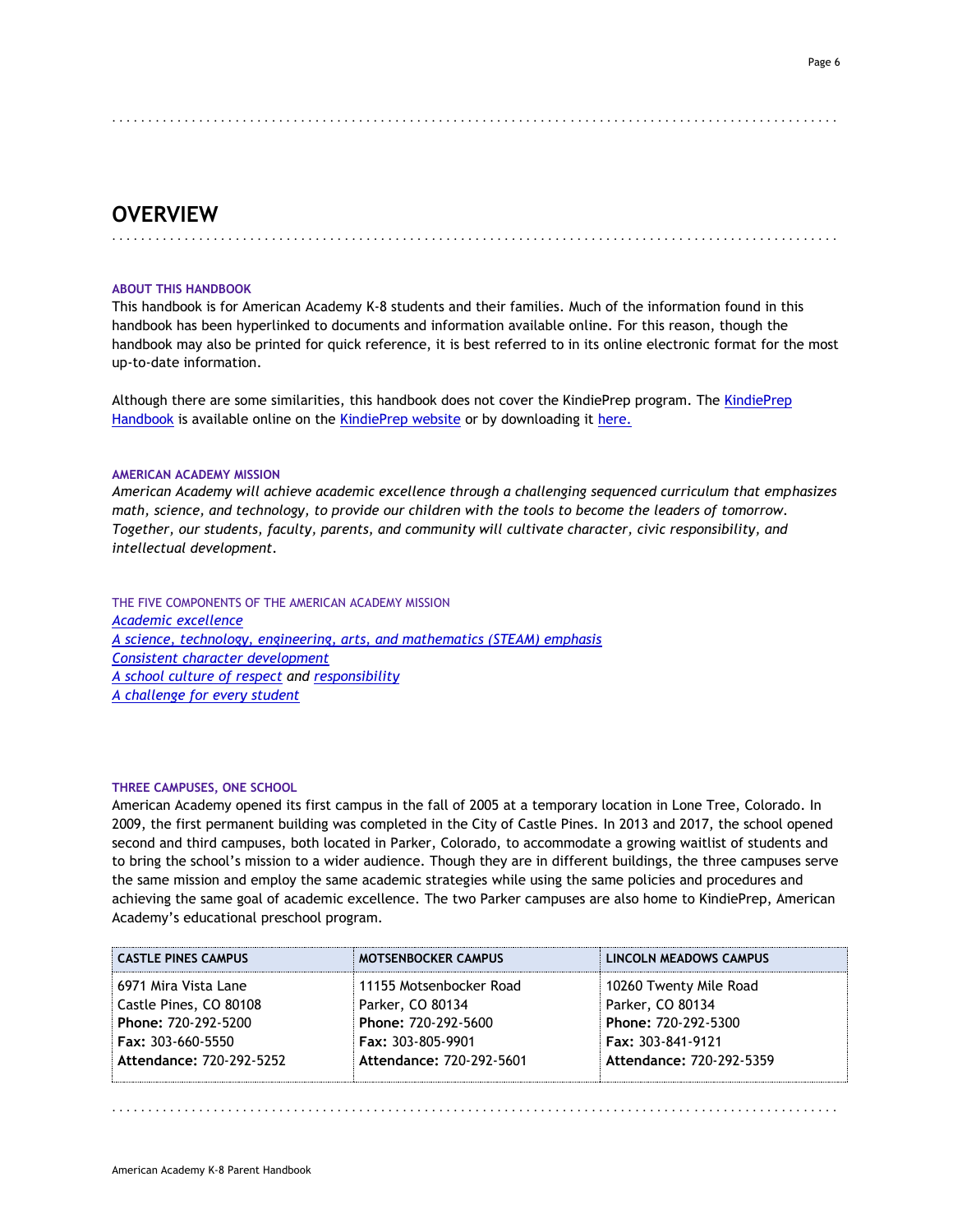## <span id="page-6-0"></span>**SECTION 1: SCHOOL ORGANIZATION**

<span id="page-6-1"></span>. . . . . . . . . . . . . . . . . . . . . . . . . . . . . . . . . . . . . . . . . . . . . . . . . . . . . . . . . . . . . . . . . . . . . . . . . . . . . . . . . . . . . . . . . . . . . . . . . . . .

## **American Academy Organization Structure**

<span id="page-6-2"></span>Visit the American Academy website to view the [American Academy Organization Chart.](http://www.americanacademyk8.org/AADocumentServer/BOD/BODPolicies/AAOrganizationChart.pdf)

## **Board of Directors**

The Board of Directors (BOD) oversees the Executive Director of Schools, and is responsible for upholding the mission, vision, and policies of the school as well as oversight of financial matters. If you are interested in learning about the composition, regulations and limitations that govern the BOD, please download the *[American Academy](http://www.americanacademyk8.org/AADocumentServer/BOD/BODPolicies/AABylaws.pdf)  [By-Laws.](http://www.americanacademyk8.org/AADocumentServer/BOD/BODPolicies/AABylaws.pdf)*

#### <span id="page-6-3"></span>**BOARD OF DIRECTORS MEMBER**

<span id="page-6-4"></span>Please visit the American Academy website for the [current list of directors.](https://www.aak8.org/apps/pages/aa-bod-members)

#### **BOARD OF DIRECTORS MEETINGS**

The BOD holds regular meetings on each month at 7:30 pm at rotating campuses. Specific dates and agendas are posted on the [BOD Meetings](https://www.aak8.org/apps/pages/index.jsp?uREC_ID=810782&type=d&pREC_ID=1192053) page of the school website at the beginning of each school year. Anyone is welcome to attend.

In order to get on the agenda for a Board meeting, a [Submission for Agenda Consideration Form](http://www.americanacademyk8.org/aastaffhome/bod/downloads/SubmissionForAgendaConsiderationForm.pdf) needs to be completed and [emailed to the BOD](mailto:BOD@aak8.org) (board@aak8.org) with all the appropriate attachments no later than 10:00 am the Monday before a BOD meeting. You will be notified within 24 hours if the agenda item is accepted. Please carefully consider the [American Academy Parent Communication Policy b](http://www.americanacademyk8.org/AADocumentServer/BOD/BODPolicies/ParentCommunicationPolicy.pdf)efore submitting a request for an agenda item.

If you would like to be personally notified about all regular and special board meetings, please email the [BOD](mailto:BOD@aak8.org) (board@aak8.org) to be added to our distribution list. For more specific information about the requirements and limitations of the Board, please review the [American Academy By-Laws.](http://www.americanacademyk8.org/AADocumentServer/BOD/BODPolicies/AABylaws.pdf)

## <span id="page-6-5"></span>**Leadership Team**

<span id="page-6-6"></span>To see leadership, go to [Staff Directory](https://www.aak8.org/apps/pages/aa-staffdirectoryhub) and click on your campus. From there scroll down to Leadership.

## **Teaching Staff**

<span id="page-6-7"></span>To see teaching staff, go to [Staff Directory](https://www.aak8.org/apps/pages/aa-staffdirectoryhub) and click on your campus. From there scroll down to the grade level or department you are looking for.

## **Student Support Services Team**

Please visit the **Student Support Staff page on the American Academy website.**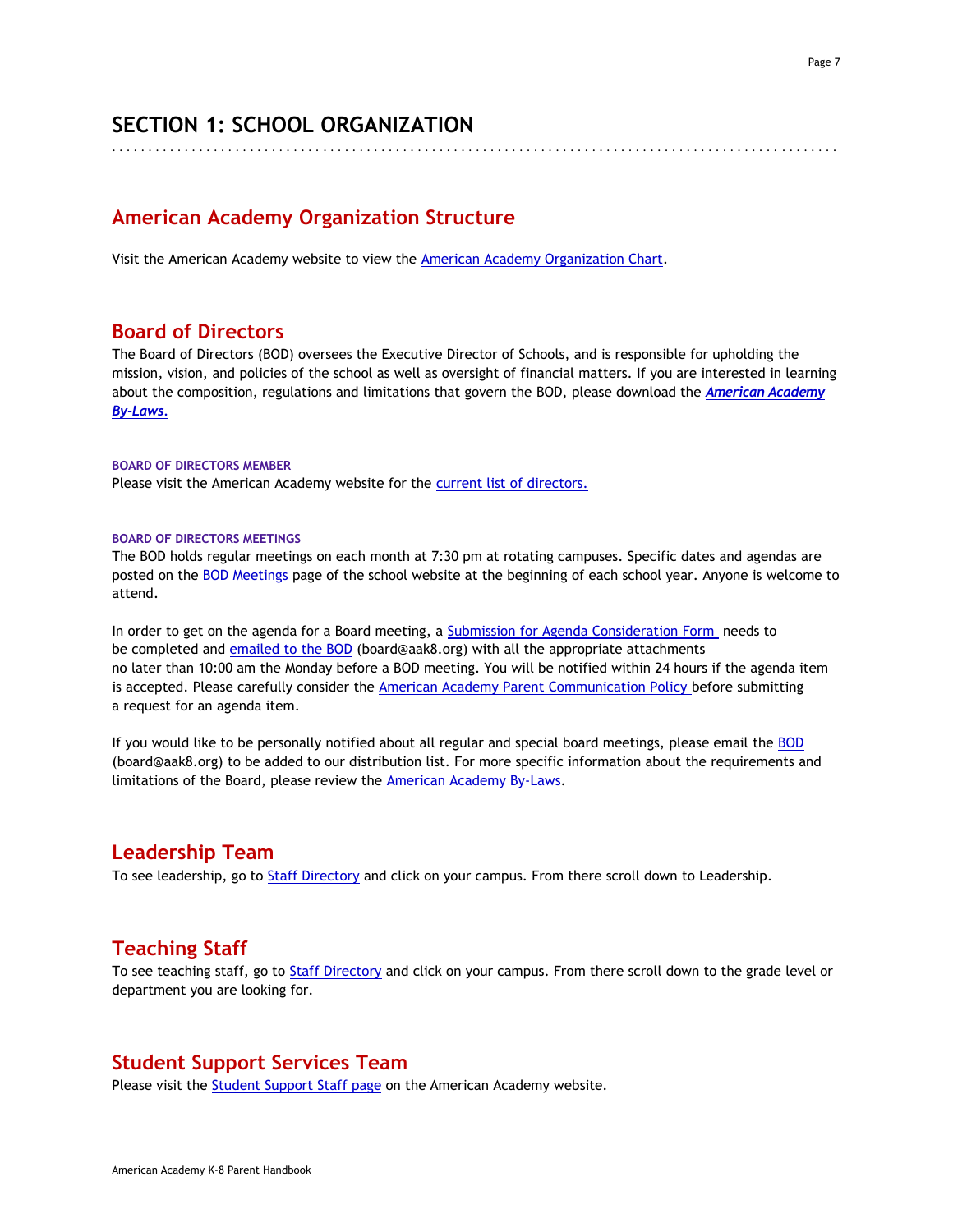## <span id="page-7-0"></span>**Office and Support Staff**

To see office and support staff, go to [Staff Directory](https://www.aak8.org/apps/pages/aa-staffdirectoryhub) and click on your campus. From there scroll down to Front Office.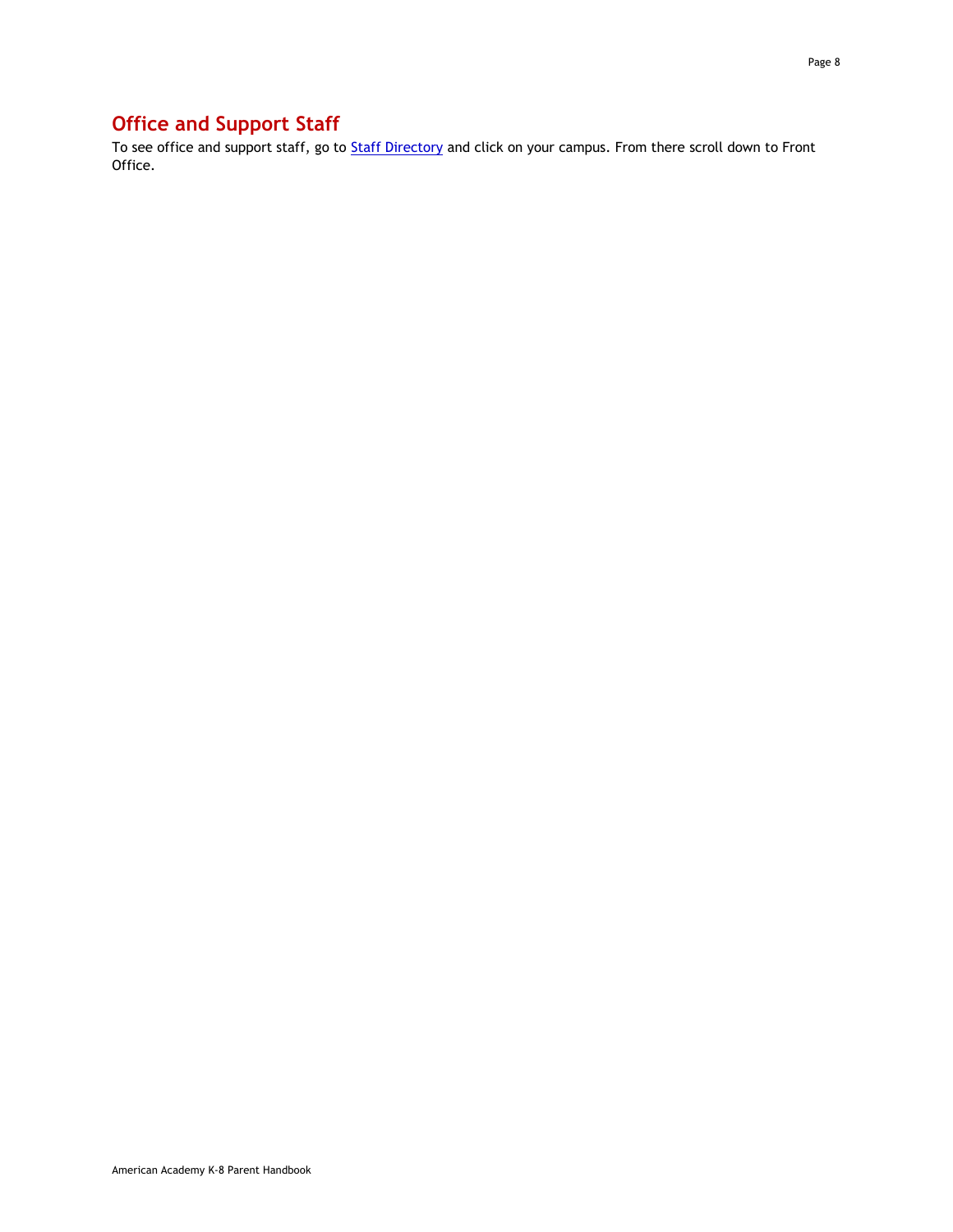#### <span id="page-8-0"></span>. . . . . . . . . . . . . . . . . . . . . . . . . . . . . . . . . . . . . . . . . . . . . . . . . . . . . . . . . . . . . . . . . . . . . . . . . . . . . . . . . . . . . . . . . . . . . . . . . . . .

<span id="page-8-1"></span>. . . . . . . . . . . . . . . . . . . . . . . . . . . . . . . . . . . . . . . . . . . . . . . . . . . . . . . . . . . . . . . . . . . . . . . . . . . . . . . . . . . . . . . . . . . . . . . . . . . .

## **SECTION 2: SCHOOL OPERATIONS**

## <span id="page-8-2"></span>**Office Communication**

#### **OFFICE HOURS**

<span id="page-8-3"></span>Front office hours at American Academy are **from 7:30 am to 4:15 pm, Monday through Friday.** The school office is closed on all holidays listed on the school calendar and during weather-related school closures.

#### **CONTACT INFORMATION**

| <b>CASTLE PINES CAMPUS</b>                                                                                      | <b>MOTSENBOCKER CAMPUS</b>                                                                                                                  | LINCOLN MEADOWS CAMPUS                                                                                                                      |
|-----------------------------------------------------------------------------------------------------------------|---------------------------------------------------------------------------------------------------------------------------------------------|---------------------------------------------------------------------------------------------------------------------------------------------|
| K-8: 720-292-5200<br>K-8 Attendance: 720-292-5252<br><b>Fax: 303-660-5550</b><br>Email: frontoffice-cp@aak8.org | KindiePrep: 720-292-5700<br>K-8: 720-292-5600<br>K-8 Attendance: 720-292-5601<br><b>Fax: 303-805-9901</b><br>Email: frontoffice-mb@aak8.org | KindiePrep: 720-292-5400<br>K-8: 720-292-5300<br>K-8 Attendance: 720-292-5359<br><b>Fax: 303-841-9121</b><br>Email: frontoffice-lm@aak8.org |
| Email front office at your campus                                                                               |                                                                                                                                             |                                                                                                                                             |

#### <span id="page-8-4"></span>**MESSAGES FOR STUDENTS**

Messages for students must be called into the school office and should only be for emergencies. Parents are not allowed to call directly into the student's classroom to speak with their student. Students may use cell phones **after 3:35 pm to contact parents.** Messages received by the front office **after 3:15 pm** may not be delivered before the end of the school day.

#### <span id="page-8-5"></span>**EARLY STUDENT PICK-UP**

Early pick-up of students must be no later than **2:45 pm,** which is right before the last class period of the day, in order to minimize classroom disruptions**.** Parents must sign students out from the American Academy front office. The student will be called by the front office to come down for dismissal. For the safety and security of all students, parents must wait in the lobby for their child. No dismissals will occur through the front office **after 2:45 pm.** All parents will be directed to the carpool line to pick up their students **after 2:45 pm.**

#### <span id="page-8-6"></span>**LATE STUDENT PICK-UP**

Carpool takes place from **3:35 pm – 4:00 pm,** and all parents are expected to pick up their children during this time. Students not picked up by the end of carpool will be sent to Homework Club and parents will be charged at the current Homework Club rate. Students not picked up from Homework Club or any other extracurricular activity **by the designated pick-up time for that activity** will be sent to Crash Club and parents will be charged at the current Crash Club rate. Students not picked up from Crash Club or any other late-afternoon ECA **by 6:00 pm** will be charged a late fee rate according to the [Extracurricular Activities Policy.](http://www.americanacademyk8.org/AADocumentServer/BOD/BODPolicies/ExtracurricularPolicy.pdf)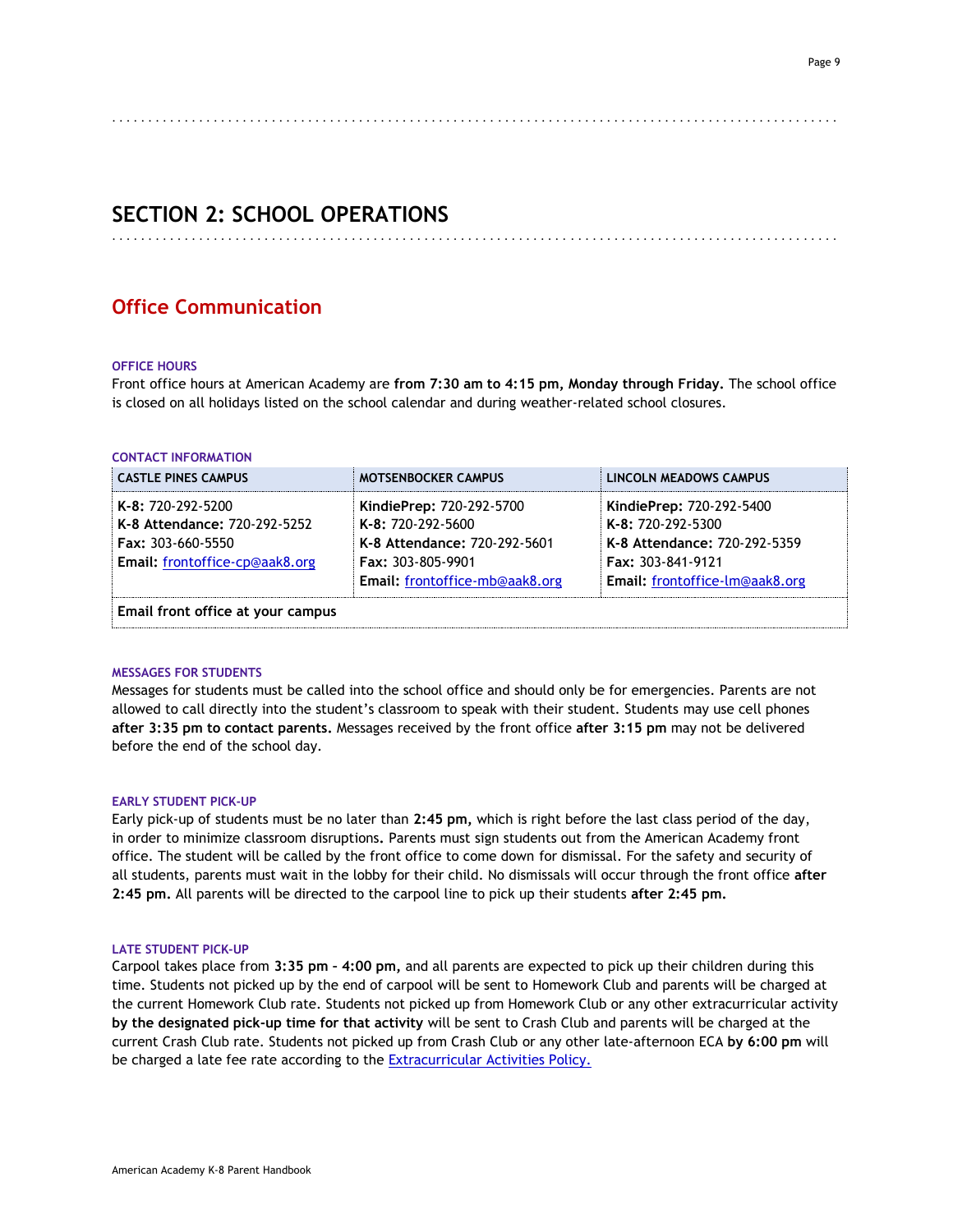#### <span id="page-9-0"></span>**CHANGE OF INFORMATION**

<span id="page-9-1"></span>Please [notify the registrar](mailto:registrar@aak8.org) of any change in contact information including phone numbers, address, email and emergency contacts.

#### **SCHOOL CLOSURES AND DELAYS**

**If any feeder area of the Douglas County School District closes, American Academy will close.** American Academy reserves the right to close, even if the school district remains open. Closures will be broadcast using the American Academy's emergency broadcast system, website, and broadcast on local television and radio stations. This includes school delays (late start) or complete closure of the school. Should there be an early release due to weather, parents will be notified to pick up their students, and the carpool process for an early pick-up will run as usual.

#### <span id="page-9-2"></span>**SECURITY PROCEDURES**

For security purposes, American Academy's exterior doors will be locked at all times. Additionally, the interior doors leading from the reception area into the school will remain locked at all times. In order to enter the building, all visitors must ring the doorbell outside the front doors and present themselves to the camera.

Once inside the front lobby, all parents and visitors must check in with the front office staff before being admitted further into the building and provide a valid driver's license. Once the driver's license has been scanned, the visitor will be issued a visitor's badge and lanyard.

If you are volunteering, arrangements must be made in advance per the [Visitor and Volunteer Policy.](http://www.americanacademyk8.org/AADocumentServer/BOD/BODPolicies/Visitor&VolunteerPolicy.pdf) For the safety of your children, only authorized, badge-wearing personnel, visitors, or volunteers are allowed beyond the security door.

## <span id="page-9-3"></span>**School Hours**

<span id="page-9-4"></span>The following is a list of our daily school hours of operation. For [KindiePrep](http://www.americanacademyk8.org/AADocumentServer/BOD/BODPolicies/KindiePrepParentHandbook.pdf) hours, please refer to the KindiePrep [Handbook.](http://www.americanacademyk8.org/AADocumentServer/BOD/BODPolicies/KindiePrepParentHandbook.pdf)

#### **K-8 REGULAR DAILY HOURS**

**Regular School hours**: 8:05 am – 3:35 pm **Morning Kindergarten**: 8:05 am – 11:30 am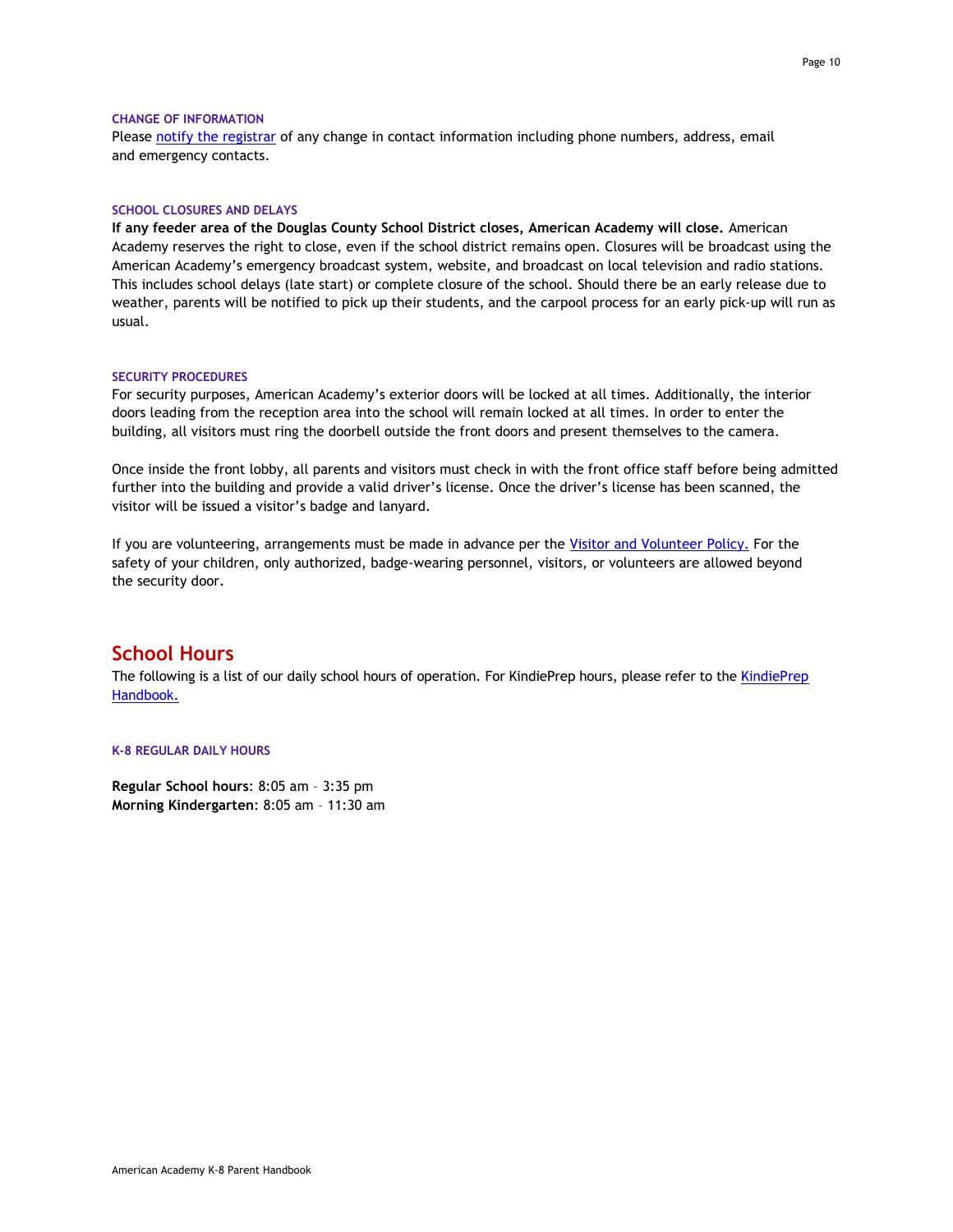## <span id="page-10-1"></span><span id="page-10-0"></span>**Attendance Procedures**

#### **ATTENDANCE LINE**

**Please call this number to report an excused absence:**

| <b>CASTLE PINES CAMPUS</b>     | <b>MOTSENBOCKER CAMPUS</b>     | LINCOLN MEADOWS CAMPUS         |
|--------------------------------|--------------------------------|--------------------------------|
| l <b>K-8:</b> 720-292-5200     | KindiePrep: 720-292-5700       | KindiePrep: 720-292-5400       |
| K-8 Attendance: 720-292-5252   | K-8: 720-292-5600              | K-8: 720-292-5300              |
| l Fax: 303-660-5550            | K-8 Attendance: 720-292-5601   | K-8 Attendance: 720-292-5359   |
| Email: frontoffice-cp@aak8.org | <b>Fax: 303-805-9901</b>       | Fax: 303-841-9121              |
|                                | Email: frontoffice-mb@aak8.org | Email: frontoffice-lm@aak8.org |

#### <span id="page-10-2"></span>**STUDENT ABSENCE DUE TO ILLNESS**

Parents must contact American Academy via email or phone the Attendance Line (see Attendance Line section for phone and email addresses), **before 8:05 am** each day a child is not attending school.

Please refer to th[e Attendance Policy](http://www.americanacademyk8.org/AADocumentServer/BOD/BODPolicies/AttendancePolicy.pdf) for specifics around when and how students will be allowed to make up work due to absences as well as tardiness.

#### <span id="page-10-3"></span>**STUDENT ABSENCES DUE TO VACATION OR TRAVEL**

<span id="page-10-4"></span>Please refer to the **Attendance Policy** for specifics around when and how the school must be notified in advance and how students will be allowed to make up work due to absences as well as tardiness.

## <span id="page-10-5"></span>**Carpool Procedures**

**CAMPUS POLICIES AND PROCEDURES** [American Academy Carpool Policy](http://www.americanacademyk8.org/AADocumentServer/BOD/BODPolicies/CarpoolPolicy.pdf) Campus [Carpool Maps](https://www.aak8.org/apps/pages/aa-carpool-maps)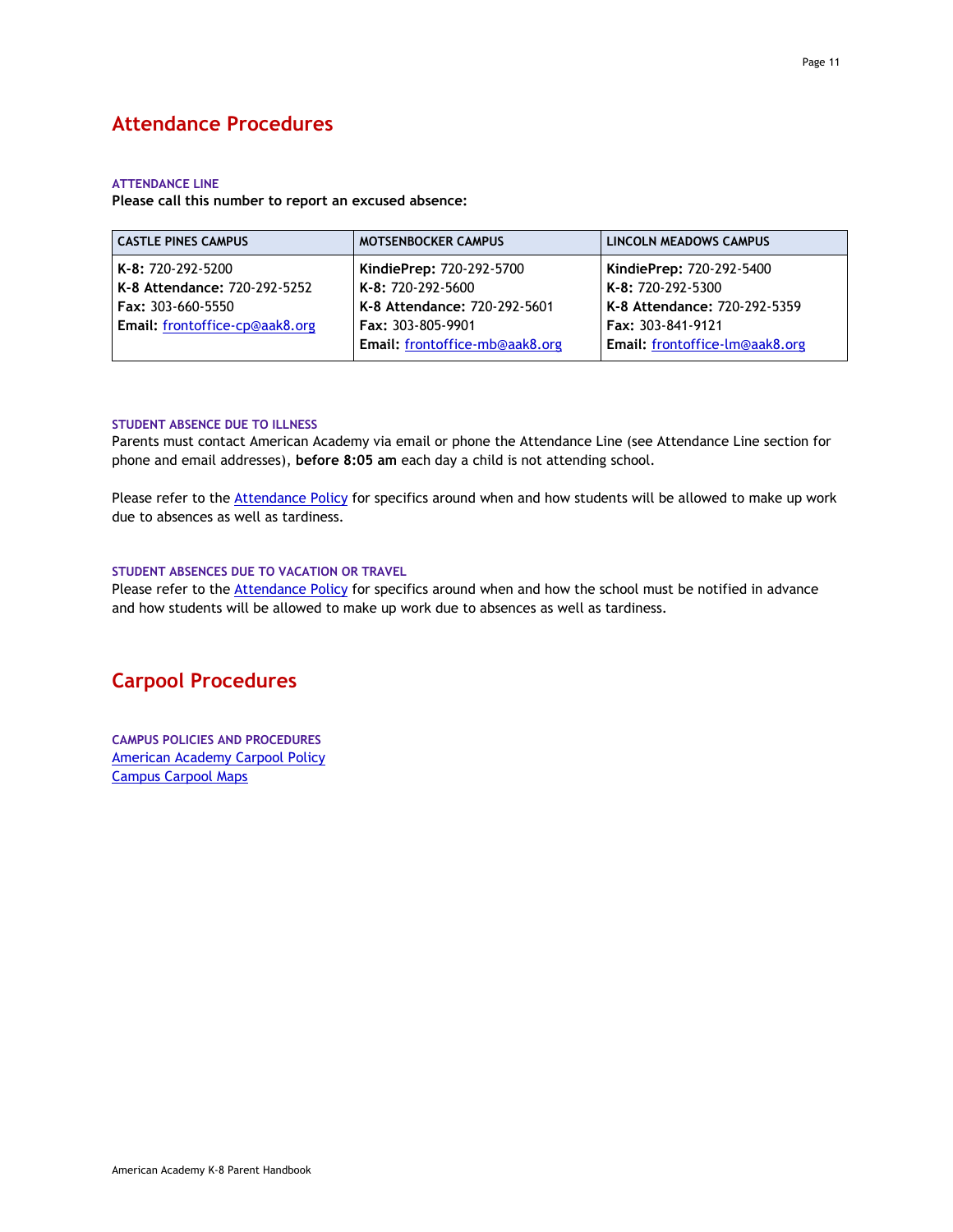#### <span id="page-11-0"></span>**CARPOOL TIMES**

*K-8 Morning Drop-Off: 7:35 am - 8:00 am*

<span id="page-11-1"></span>*K-8 Afternoon Pick-Up: starts at 3:35 pm*

#### **WEATHER-RELATED CONCERNS**

<span id="page-11-2"></span>Please refer to the **[Alternate Dismissal Procedures](https://www.aak8.org/apps/pages/aa-carpool-altdismiss)** web pages for information and instructions related to carpool procedures during bad weather.

## <span id="page-11-3"></span>**Lunch**

#### **HOT LUNCH**

Students may choose to purchase hot lunch options offered at American Academy by [DCSD Nutrition Services.](http://dcsdnutritionservices.org/) The menu and nutritional information may be found on the [DCSD hot lunch menu site,](https://dcsd.nutrislice.com/menu/) as well as access to [DCSD's hot lunch p](https://www.myschoolbucks.com/ver2/login/getmain?requestAction=home)ayment portal. Any concerns or questions about the hot lunch program should be directed to [DCSD Nutrition Services.](http://dcsdnutritionservices.org/)

#### <span id="page-11-4"></span>**PACKED LUNCHES**

Students not purchasing a hot lunch are responsible for bringing a lunch to school every day as needed. Please do not send soft drinks or colored drinks in your child's lunch. Please pack healthy lunches for your children so their bodies will be well-equipped for learning! Milk is also available for purchase through DCSD Nutrition Services online ordering service.

#### <span id="page-11-5"></span>**FREE AND REDUCED LUNCH**

Families in need may apply to qualify for Free and Reduced Lunch status through [DCSD Nutrition Services.](https://www.applyforlunch.com/Application) Once qualified, the family may also qualify for some additional benefits through American Academy. Confirmation of qualification for Free and Reduced Lunch will be sent to American Academy from the district, and families will be notified of any additional American Academy benefits at that time.

## <span id="page-11-6"></span>**School Supplies**

We use [School](https://www.schooltoolbox.com/stbDirect/index.php?r=user/login) Tool Box for school supplies. School Tool Box online supply lists will be available for purchase in the late spring of each school year and throughout the summer months. The supplies are delivered directly to parents at home just before the beginning of the next school year.

<span id="page-11-7"></span>It is always an option to purchase school supplies from local supply outlets, and for this reason the school supply lists will also be made available for download on th[e School](https://www.schooltoolbox.com/stbDirect/index.php?r=user/login) Tool Box.

## <span id="page-11-8"></span>**Fees**

#### **TEXTBOOKS AND INSTRUCTIONAL RESOURCES**

All textbooks and instructional media are the property of American Academy and are on loan to students for their use during the school year. Students are responsible for the proper care of textbooks and must maintain them in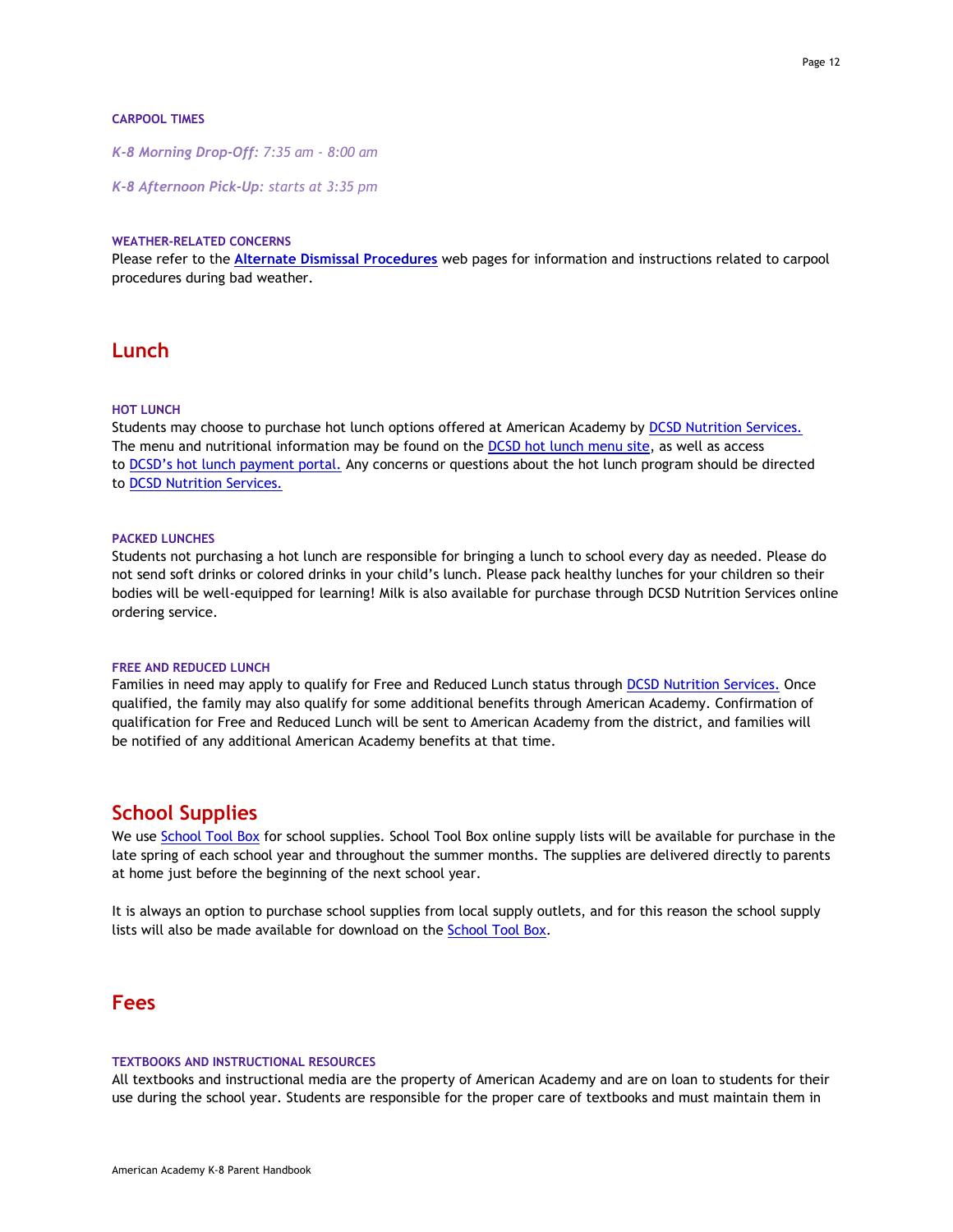good condition. Textbooks must be covered as instructed by the teacher. At the end of the year or unit of study, students must return the exact numbered copy they were issued to get credit for turning in the book. Excessive damage will be noted at this time and students may be charged for damages beyond typical wear and tear. Students/parents will be responsible for the replacement cost of textbooks that are damaged beyond repair or not returned for any reason. If a textbook is lost during the school year, a duplicate textbook will not be issued until the cost of replacing the lost textbook is paid. All replacement textbooks will be purchased by American Academy.

If a parent pays for a book and that book is later returned, a full refund will be made only if the book is returned within two weeks after the end of the academic school year in which it was checked out. An overdue fine will be charged for all books returned after this time.

<span id="page-12-0"></span>See the [Comprehensive Fee Policy](http://www.americanacademyk8.org/AADocumentServer/BOD/BODPolicies/ComprehensiveFeePolicy.pdf) for details on fee collection.

#### **[CURRENT YEAR](https://www.aak8.org/apps/pages/aa-business-studentfees) STUDENT FEES**

<span id="page-12-1"></span>All AA staff members receive a 20% discount on student fees. See the [Comprehensive Fee Policy](http://www.americanacademyk8.org/AADocumentServer/BOD/BODPolicies/ComprehensiveFeePolicy.pdf) for details on fee collection.

## **Birthdays**

In light of the increasing national concern over sugar in the classroom, the almost daily occurrence of student birthdays, and the large number of student allergies and health concerns, American Academy does not allow students to bring food treats into school for birthdays. Instead, students wishing to share something with the classroom may bring in **non-food** trinkets, favors, or small toys to be distributed at the discretion of the teacher. Students wishing to share must take care to bring enough to share with all students in the classroom.

<span id="page-12-2"></span>Invitations to birthday parties must be extended at a time outside school hours.

## **Snacks**

<span id="page-12-3"></span>Student snacks may NOT contain nuts, nut butters, or nut products of any kind. Parents are asked to read nutritional labels before sending in pre-packaged items for snacks.

## <span id="page-12-4"></span>**Health Care**

#### **ALLERGIES OR OTHER HEALTH ISSUES**

If your student has an allergy or other serious health issue, please contact the front office and the school nurse. If necessary, American Academy office staff, school nurse, and your child's teacher(s) will meet with you to discuss a plan.

#### <span id="page-12-5"></span>**MEDICATION**

#### *Grades K-5*

If medication must be administered to a student by American Academy staff during the school day, the parent must download the [DCSD Medication Authorization Form,](http://www.americanacademyk8.org/aastaffhome/BOD/forms/medical/MedicationAuthorizationForm.pdf) complete with physician signature, and turn in to the front office. Medication will be kept in the front office and will be administered by American Academy office staff.

Page 13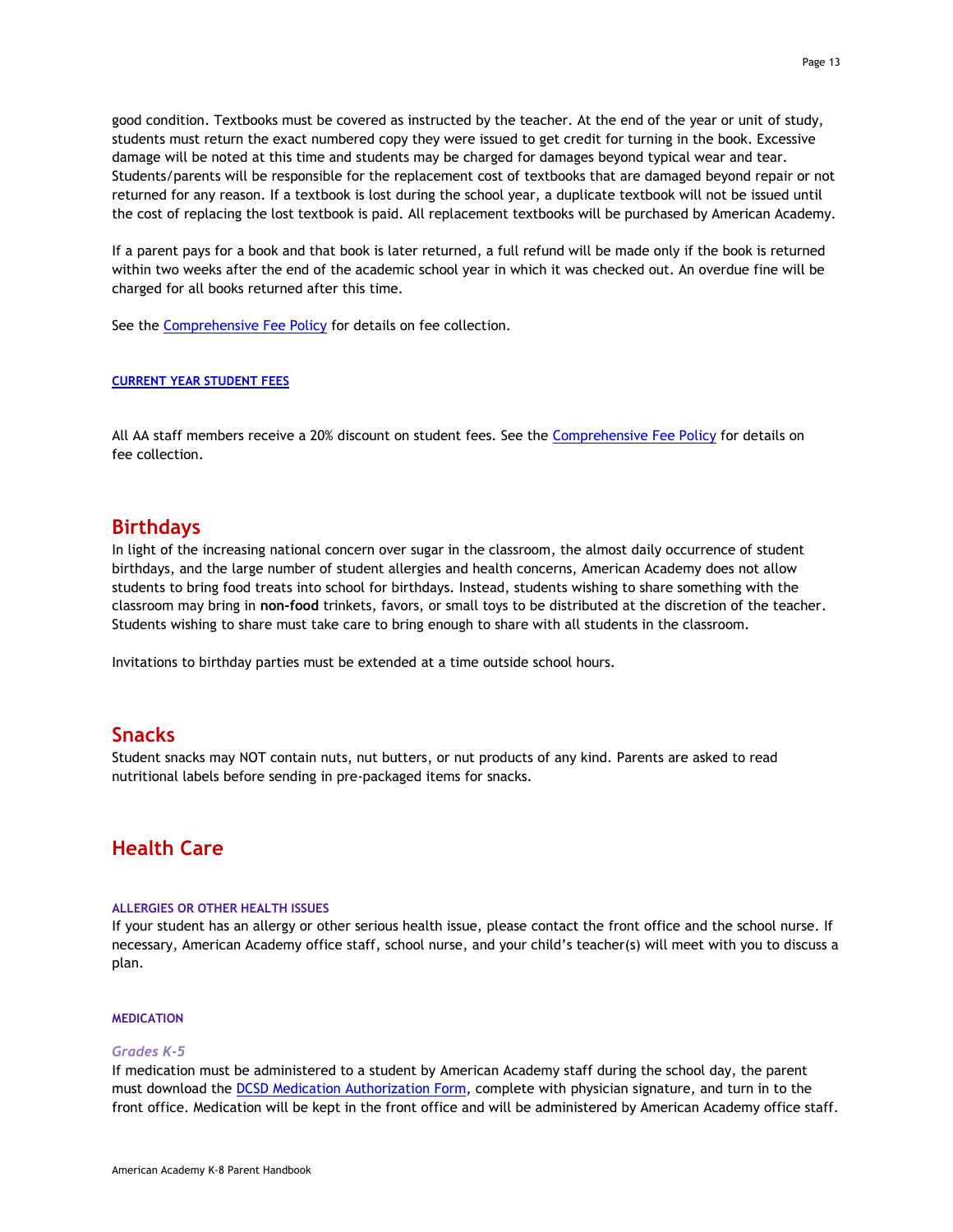#### *Grades 6-8*

If students in 6<sup>th</sup> grade and older wish to carry and administer their own medication, the parent must download the DCSD Permission to Carry [& Administer Medication Form,](http://www.americanacademyk8.org/aastaffhome/BOD/forms/medical/PermissionToCarry&AdministerMedication.pdf) complete with physician signature, and turn in to the front office. Student must carry emergency medication with them at all times.

#### <span id="page-13-0"></span>**ILLNESS AND INJURY**

Students who verbalize symptoms of illness will be sent to the school's health room. It is the policy of the school district to send children home that have a temperature of 100 degrees or more, who have vomited, or had diarrhea. If your child's temperature is less than 100 degrees, but s/he appears unable to participate in classroom instruction, you will be contacted.

**Use the following guidelines for determining whether a sick student is ready to return to school:**

- **The student must be fever-free for 24 hours WITHOUT medication**
- **The student must stay home for 48 hours after last episode of vomiting UNLESS cleared to return by the school nurse or designee.**
- **The student must stay home for 48 hours after last episode of diarrhea**

Most injuries that occur at school require minimal assistance administered in the school's health room. In the event of more serious illness or accidents, we will first attempt to reach you at home or work. If we are unable to reach you, we will call the emergency numbers listed on your child's enrollment form. If neither you nor your emergency contacts can be reached within a reasonable amount of time, school authorities will take the necessary steps to ensure the welfare of your child.

#### <span id="page-13-1"></span>**IMMUNIZATIONS**

American Academy follows the Colorado state recommendations for immunization requirements. For *personal or religious* exemptions, please download, complete and turn in the non[-medical exemption form.](https://www.colorado.gov/pacific/cdphe/vaccine-exemptions) For *medical* exemptions from immunizations, please download and complete the [medical exemption form.](https://www.colorado.gov/pacific/cdphe/vaccine-exemptions)

#### <span id="page-13-2"></span>**PHYSICAL LIMITATIONS**

Parents of students attending school with physical limitations; such as a cast, brace, or concussion should notify the school nurse when the student returns to school. Students with physical limitations will receive reasonable accommodations during physical education classes and recess at the discretion of administration and the school nurse.

#### <span id="page-13-3"></span>**COMMUNICABLE ILLNESS**

<span id="page-13-4"></span>If your child has a communicable illness, please notify the American Academy front office.

## <span id="page-13-5"></span>**Safety**

#### **SAFETY DRILLS**

As recommended by the South Metro Fire Department and law enforcement personnel, American Academy holds regular monthly safety drills, including evacuation, secure, lockdown and shelter drills.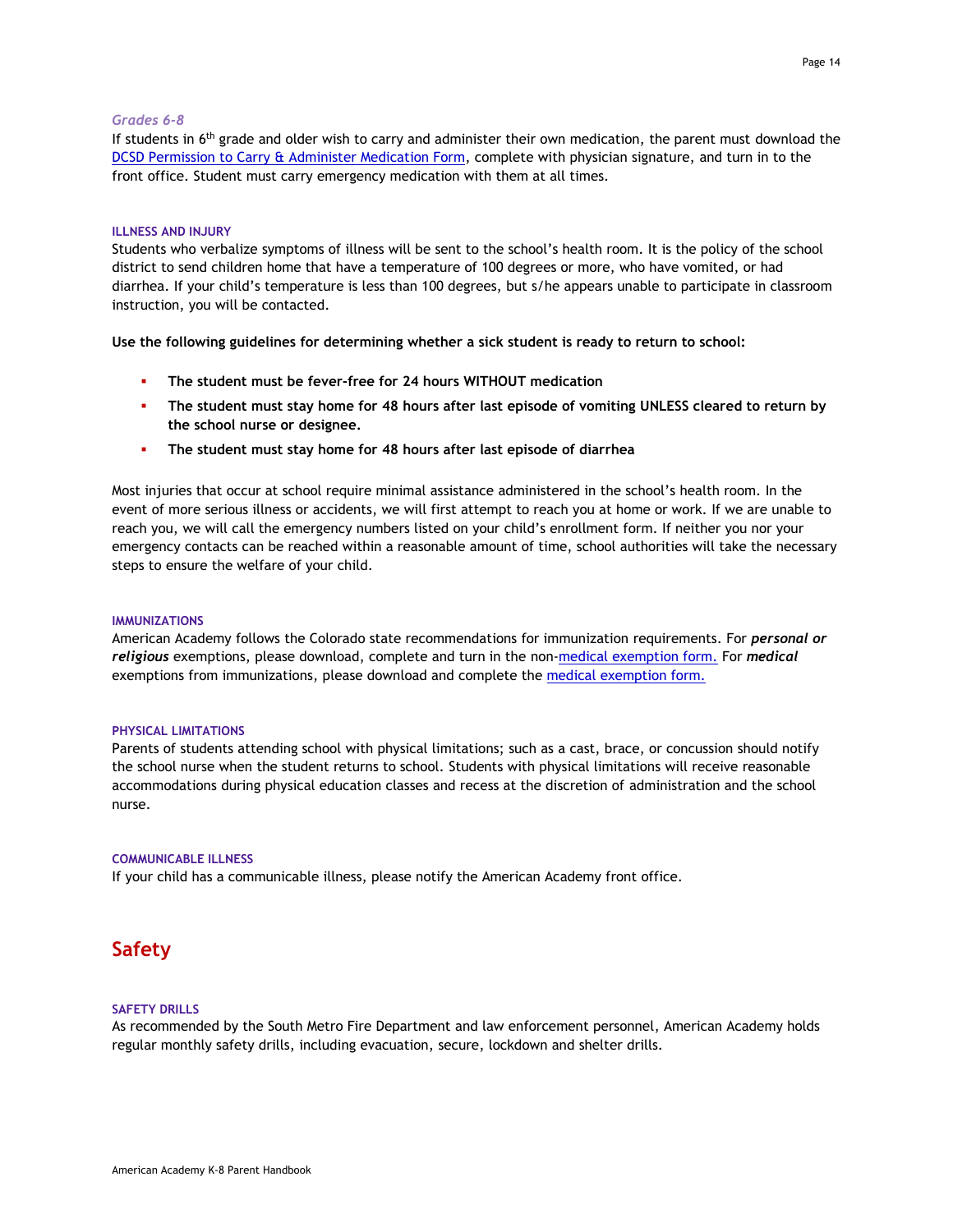#### <span id="page-14-0"></span>**CRISIS AND EMERGENCY RESPONSE PLAN**

The administration and staff of American Academy have taken significant steps to ensure the safety and wellbeing of the children while at school. The school has created a School Crisis and Emergency Plan in accordance with Douglas County School District (DCSD) and Federal Emergency Management Agency (FEMA). This plan takes into consideration a variety of situations that could potentially arise in our school or our neighborhood and plans have been created should such an emergency or crisis arise.

#### <span id="page-14-1"></span>**STANDARD RESPONSE PROTOCOL**

American Academy uses the **Standard Response Protocol** terminology in practice throughout the Douglas County School District and Douglas County to quickly communicate emergencies among school staff and multiple outside agencies, and to determine the appropriate response. That SRP identifies emergency responses using four categories. Parents are advised to learn these categories so you understand the nature of the emergency if and when we have to communicate with you. You can also watch these [short but very informative DCSD video on SRP](https://youtu.be/kEliQqrSL1U) that show what each response looks like inside a school during one of these drills or emergencies.

#### *[Secure](http://dcsd.web.video.s3.amazonaws.com/videos/converted/7415/Lockout_vs_Lockdown_mp4_1410360045.mp4)*

**Potential situation OUTSIDE the school building or nearby; usually precautionary.**  *EXAMPLES: Animals, strangers, police activity, etc. in the neighborhood or near the school* Students and staff are all brought inside the building; doors are locked and business is as usual.

#### *[Evacuate](http://dcsd.web.video.s3.amazonaws.com/videos/converted/7588/Evacuate_mp4_1411653948.mp4)*

**Danger INSIDE the school building, usually associated with the building itself; often precautionary.**  *EXAMPLES: Gas leak, smoke, fire*  Students and staff are moved quickly outside and away from the building.

#### *[Shelter](http://dcsd.web.video.s3.amazonaws.com/videos/converted/7517/Shelter_mp4_1410987992.mp4)*

**Danger OUTSIDE the school building; often precautionary.** *EXAMPLES: Tornados, severe storms, or bad air conditions in the area* Students and staff are located away from windows and doors.

#### *[Lock Down](http://dcsd.web.video.s3.amazonaws.com/videos/converted/7415/Lockout_vs_Lockdown_mp4_1410360045.mp4)*

**Danger INSIDE the school building** *EXAMPLES: Intruder, active shooter* Students and staff are locked inside darkened rooms, quiet and out of sight.

#### <span id="page-14-2"></span>**THE PARENT PLAN: STAY HOME, STAY INFORMED AND BE READY!**

Throughout the school year, students and staff walk and talk through many security drills to make sure protocols are working and that everyone is safe during an emergency. The school Emergency Management Team (EMT) constantly monitors and reviews these drills, and meets regularly to evaluate and adjust protocols where necessary and to make sure that staff and students are ready.

But parents also need to know what to expect and what to do (or not do) during a school emergency! You can download the [DCSD emergency protocol reference guide](https://issuu.com/douglascountyschooldistrict/docs/a_parent_s_guide_to_crisis_communications) (currently not active on DCSD website; please check back) to keep at home or in your car, and read this summary of DCSD's important parent emergency instructions below:

#### *Stay home.*

The best thing for you to do to keep yourself and your child safe is to stay home and away from the school building. **During an emergency:**

- **Your students will either be locked inside the building or removed from the building;**
- **The staff will be busy managing the situation and communicating with law enforcement;**
- **Law enforcement vehicles will be arriving and needing close and unimpeded access to the building.**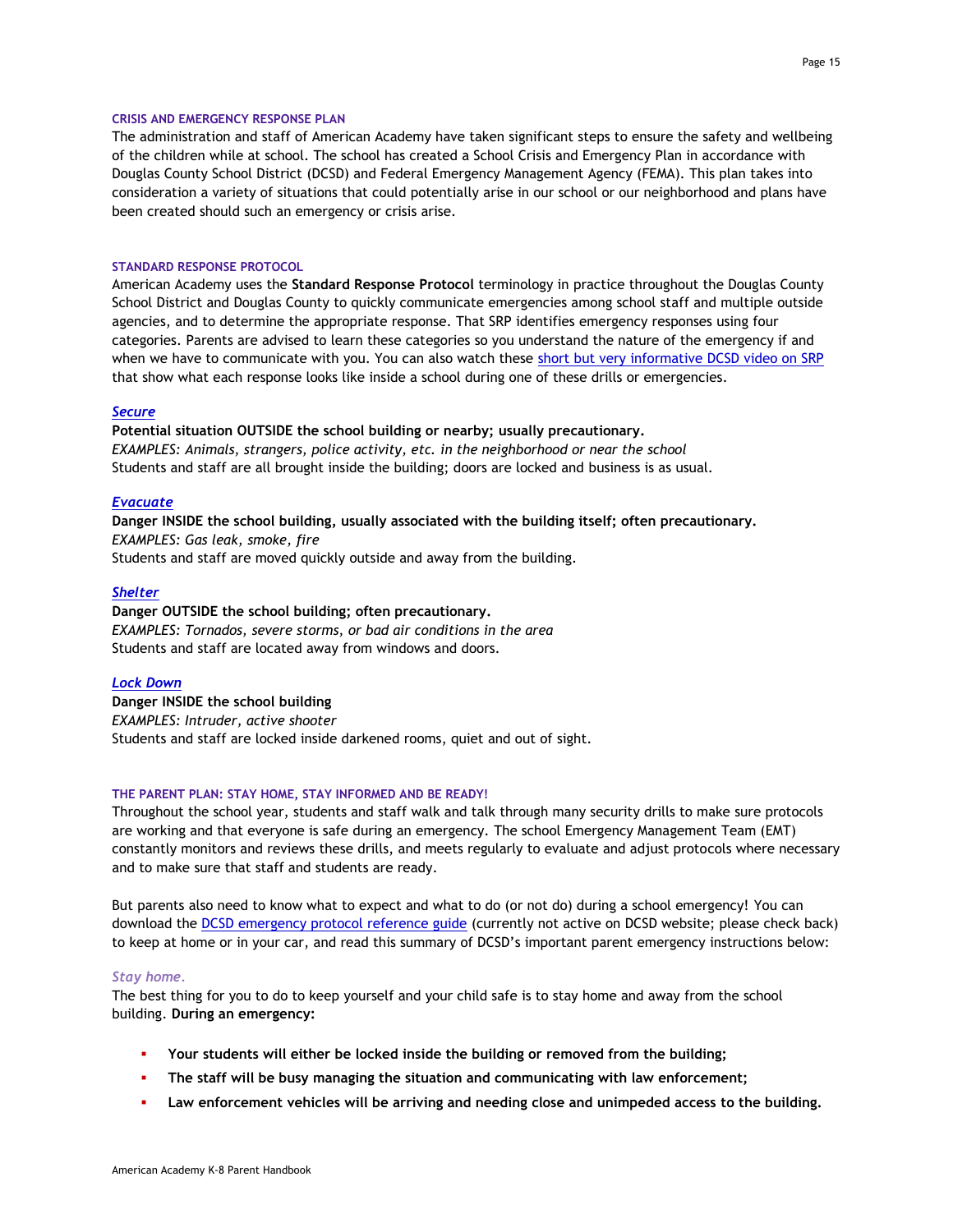#### *Stay informed (but don't call).*

Though it's hard to wait for information, calling the school or calling/texting a student during an emergency can actually put your student in *greater* danger by alerting an intruder to his or her location. Instead, please stay near your own phone and computer so the school and district can communicate with you as soon as we have accurate information or instructions to share. Information will be shared with families as soon as possible. Please know, in some situations, accurate information may take some time to verify and to share.

#### *Be ready (the reunification plan).*

In the event that students must be removed from the building during a school emergency (a "reunification event"), they will be bussed to another nearby DCSD location and parents will be notified of the location as soon as possible. Once notified, ONE parent or guardian will need to come to the reunification center with a photo ID. The reunification process is designed to make sure students are released safely to parents and guardians and can take time, so please be patient!

## <span id="page-15-1"></span><span id="page-15-0"></span>**Parent/Staff Communication**

#### **PARENT COMMUNICATION POLICY**

Please refer to th[e Parent Communication Policy](http://www.americanacademyk8.org/AADocumentServer/BOD/BODPolicies/ParentCommunicationPolicy.pdf) for expectations and procedures for communication between parents and teachers or staff members at American Academy.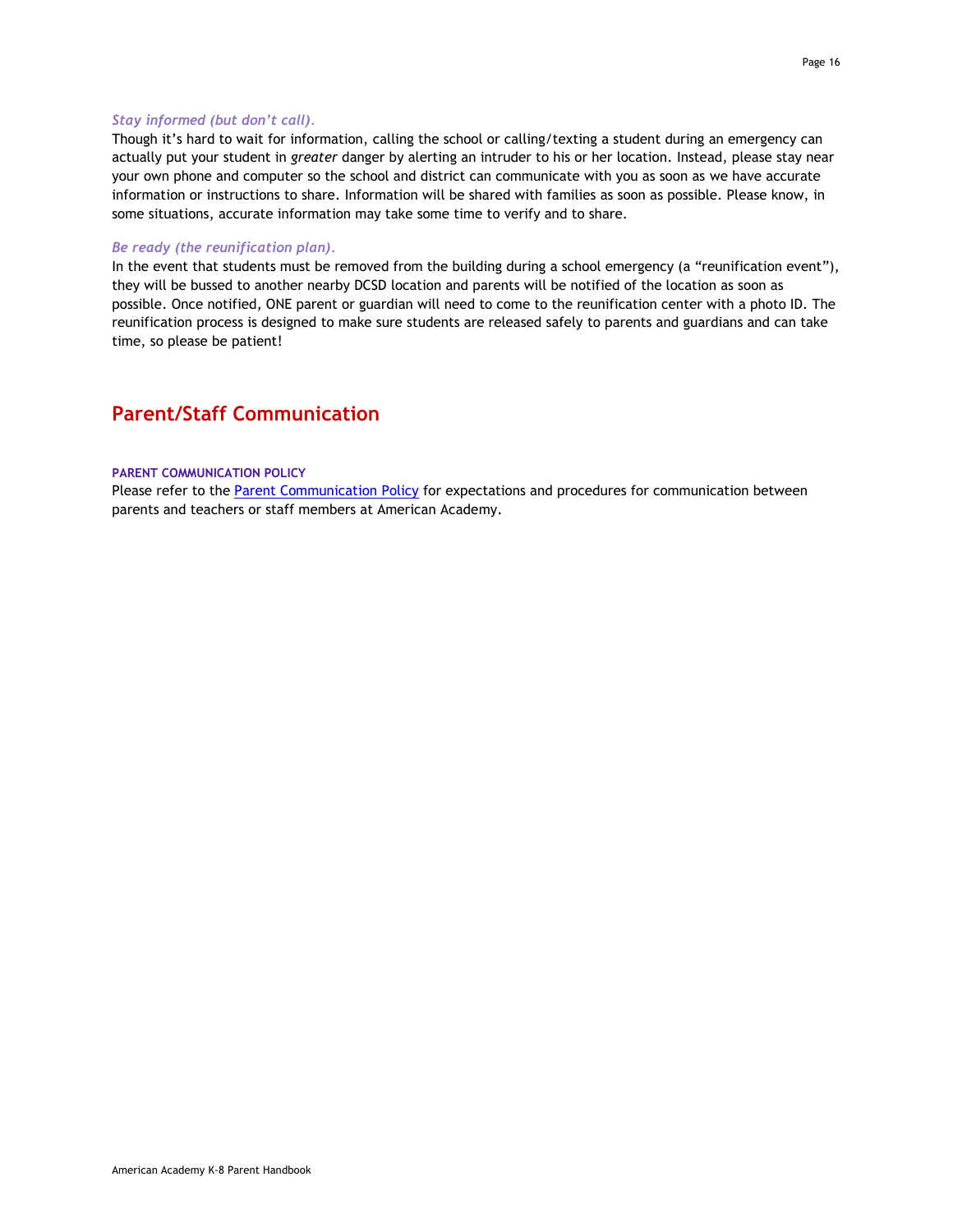#### <span id="page-16-0"></span>. . . . . . . . . . . . . . . . . . . . . . . . . . . . . . . . . . . . . . . . . . . . . . . . . . . . . . . . . . . . . . . . . . . . . . . . . . . . . . . . . . . . . . . . . . . . . . . . . . . .

<span id="page-16-1"></span>. . . . . . . . . . . . . . . . . . . . . . . . . . . . . . . . . . . . . . . . . . . . . . . . . . . . . . . . . . . . . . . . . . . . . . . . . . . . . . . . . . . . . . . . . . . . . . . . . . . .

## **SECTION 3: ACADEMIC PROGRAM**

## **General Curriculum Information**

<span id="page-16-2"></span>For detailed information on American Academy's curriculum, please visit the Curriculum web page on the school [website,](https://www.aak8.org/apps/pages/aa-curriculum) or click on one of the following links.

<span id="page-16-3"></span>**[CURRICULUM DESCRIPTION](https://www.aak8.org/apps/pages/aa-curriculum)**

<span id="page-16-4"></span>**[CURRICULUM POLICY](http://www.americanacademyk8.org/AADocumentServer/BOD/BODPolicies/CurriculumPolicy.pdf)**

<span id="page-16-5"></span>**[STEM PROGRAM](https://www.aak8.org/apps/pages/aa-stem-discovery)**

<span id="page-16-6"></span>**[PERFORMING ARTS PROGRAM](https://www.aak8.org/apps/pages/aa-apaa-program)**

## **Ability Grouping**

Instruction methods at American Academy focus on the idea that not all students start at the same level, learn in the same way, or master skills at the same pace. Flexible ability grouping is used to address the needs of all students, and to challenge them to stretch their abilities and master new skills.

Every student at American Academy is assessed in several subjects throughout the school year. The students are divided into groups based on academic ability, learning style, and other factors. Each group is challenged with concepts and skills appropriate to their readiness level. Each and every group raises the bar for kids, requiring them to stretch themselves to meet expectations. Continuing assessments throughout the year are used to validate or change placement.

<span id="page-16-7"></span>For detailed information on American Academy's [Ability Grouping](https://www.aak8.org/apps/pages/aa-abilitygrouping) system, please visit the Ability Grouping [Information page on the school website.](https://www.aak8.org/apps/pages/aa-abilitygrouping)

## **Homeroom Assignments**

Homeroom assignments will be posted to Infinite Campus prior to the first day of school. The school does not take requests for specific teachers unless there are extenuating circumstances.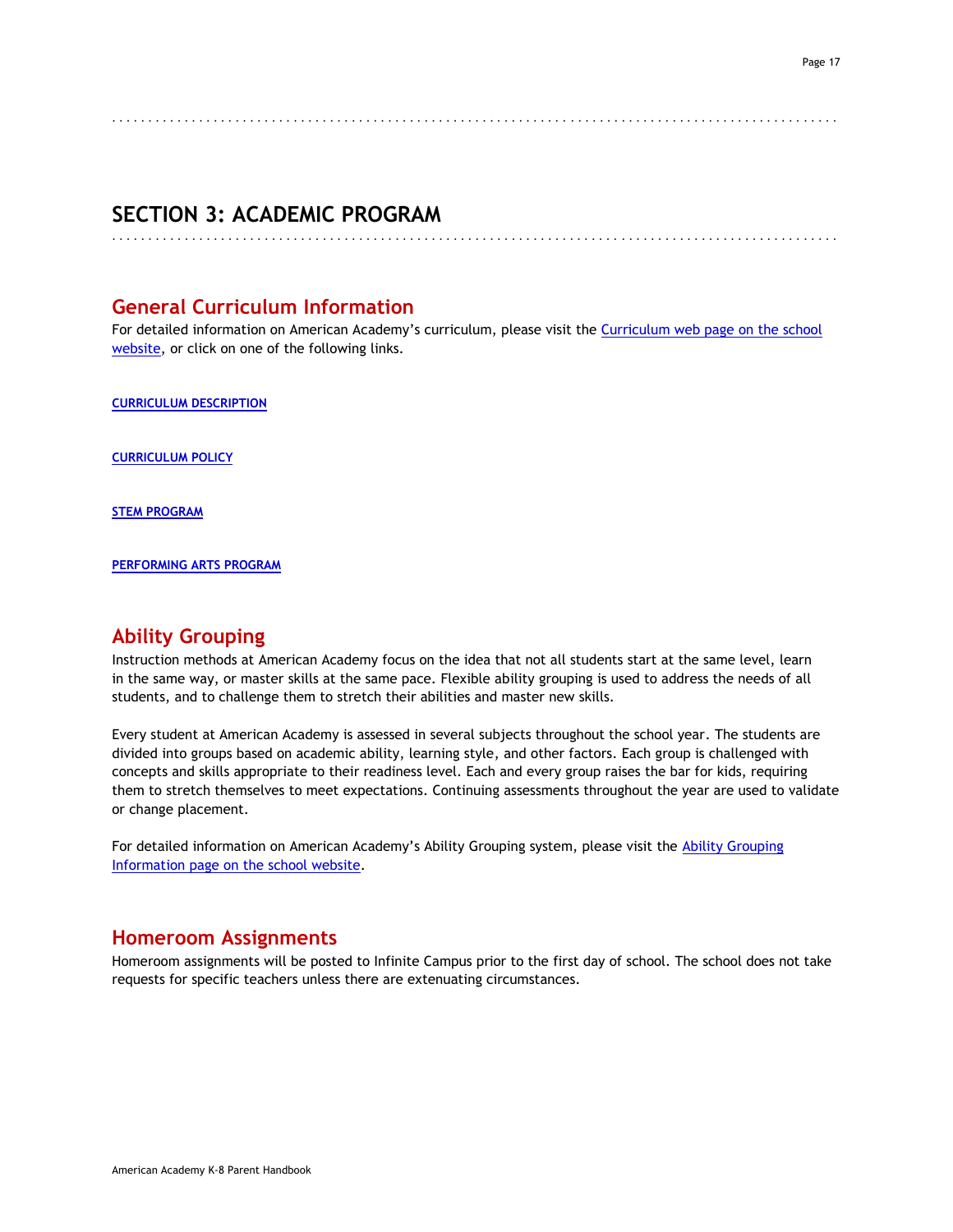## <span id="page-17-1"></span><span id="page-17-0"></span>**Grading and Report Cards**

#### **INFINITE CAMPUS**

American Academy uses Infinite Campus (IC) to store student data, the same data system used by the Douglas County School District. The school uses IC to report absences, gather enrollment information and track fees, etc., and teachers use it as a gradebook.

#### *Infinite Campus Parent Portal*

Parents and older students also have online access to student information with the **IC Campus Portal.** With IC Campus Portal access, parents and students may monitor in real time grades, assignments and their due dates, attendance, district news, and other important information about student classes. For both parents and students, there is a [link to the IC Campus Portal login screen](https://campus.dcsdk12.org/icprod/portal/icprod.jsp) on the front page of American Academy website.

For information on how to set up or access your IC Parent Portal account, please visit the IC Campus Portal Info [page](https://www.aak8.org/apps/pages/aa-ic-access) on the school website. The **To-Do list** feature in the IC Parent Portal is an especially wonderful tool for tracking daily student assignments and their due dates. However, it should be noted that the To-Do list is only a simple list of assignments; assignment *descriptions* can be found under **Schedule > Class > Assignment.**

For your convenience, IC Parent Portal has a mobile app for Apple and Android mobile device users. The app is easy to use and a great way for parents to quickly check in on grades and student daily schedules when you are on the go.

*Instructions for Setting Up Your Infinite Campus Portal Mobile Application*

- **1. Download the app:**
	- [Click here for the Apple device IC app.](https://itunes.apple.com/us/app/campus-parent/id1384542785?mt=8)
	- [Click here for the Android device IC app.](https://play.google.com/store/apps/details?id=com.infinitecampus.parent.campusportalhybrid&scrlybrkr=71d284e7)
- 2. **Launch the IC app on your mobile device and enter the district ID:** QKKYJL.
- **3. Enter your IC Parent Portal to sign in, just as you would on your computer.**

If you need more help, please review your mobile device requirements, or submit a request for support on the [IC Mobile Home](http://infinitecampus.com/mobile) and [IC More Info](http://media.infinitecampus.com/public/html/mobile/faq.html) pages

#### <span id="page-17-2"></span>**REPORT CARDS**

This traditional method of reporting to parents will be issued to all students at all grade levels each trimester via the [Infinite Campus Parent Portal.](https://www.aak8.org/apps/pages/aa-ic-access) Grades for all students will be reported at the end of each trimester. The level of instruction that the student is receiving will be noted on the report card.

Parents may access their student's grades at any time using the [Infinite Campus Parent Portal.](https://www.aak8.org/apps/pages/aa-ic-access) Your Infinite Campus Parent Portal username and password will remain the same from year to year.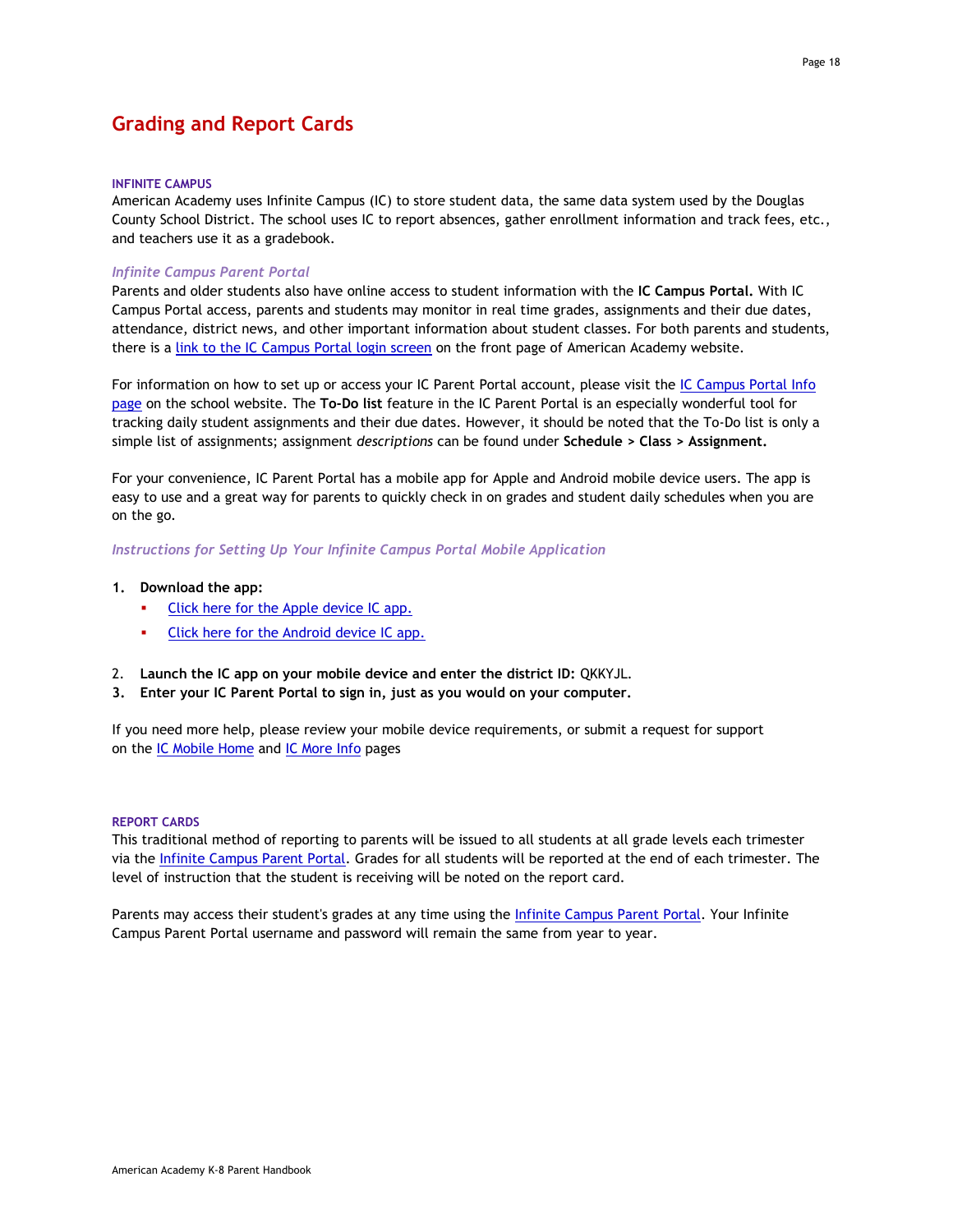#### <span id="page-18-0"></span>**GRADING POLICY**

The [Grading Policy](http://www.americanacademyk8.org/AADocumentServer/BOD/BODPolicies/GradingPolicy.pdf) includes American Academy's grading scale and specifies the rules around late and missing homework. American Academy averages the percentage earned across assignments within each category (and categories are then weighted to reflect an emphasis in each course). American Academy does not calculate grades using Total Points Earned/Total Points Possible.

| $99 - 100%$ | $80 - 81%$ |
|-------------|------------|
| $94 - 98%$  | 74 - 79%   |
| $92 - 93%$  | 72 - 73%   |
| $90 - 91%$  | $70 - 71%$ |
| $84 - 89%$  | $65 - 69%$ |
| $82 - 83%$  | Below 65%  |

#### <span id="page-18-1"></span>**ACADEMIC ELIGIBILITY**

At American Academy, success in academics takes priority over participation in extracurricular activities and for this reason, participation in extracurricular activities depends on academic eligibility. Please review the **[Extracurricular Activities Policy](http://www.americanacademyk8.org/AADocumentServer/BOD/BODPolicies/ExtracurricularPolicy.pdf) for more information on academy eligibility.** 

## <span id="page-18-2"></span>**Classroom Communication**

<span id="page-18-3"></span>Please reference th[e Parent Communication Policy](http://www.americanacademyk8.org/AADocumentServer/BOD/BODPolicies/ParentCommunicationPolicy.pdf) for guidelines on communication with your students' teachers.

#### **TEACHER RESPONSES (EMAIL OR PHONE CALL)**

While teachers will make every effort to respond to parent emails and voice messages in a timely manner, due to the high volume of parent (and student) communications in a classroom setting, we ask parents to allow two business days for responses.

#### <span id="page-18-4"></span>**USE OF CLASSROOM EMAIL ADDRESSES**

**Parents may not use the email addresses of other families in the classroom to send mass messages to parents.** These addresses may only be used if authorized by the teacher to send information about class parties, field trips, etc. In order to protect the privacy of all American Academy families, these emails must be sent through the Room Parent using the blind copy feature of email.

#### <span id="page-18-5"></span>**PARENT/TEACHER CONFERENCES**

Parent/teacher conferences are a critical vehicle for communication between the parent and teacher. This allows an opportunity to discuss your child's strengths as well as areas of concern. Conference dates are scheduled and published well in advance in order to give parents ample opportunity to plan ahead. **For this reason, we ask that parents not reschedule conferences with a teacher unless there is a true emergency.**

#### *Grades K-5*

Three official elementary school parent/teacher conferences are scheduled each school year, one per trimester.

#### *Grades 6-8*

Middle school conferences are scheduled during each trimester. The middle school conferences are held arenastyle and do not require advance sign-up.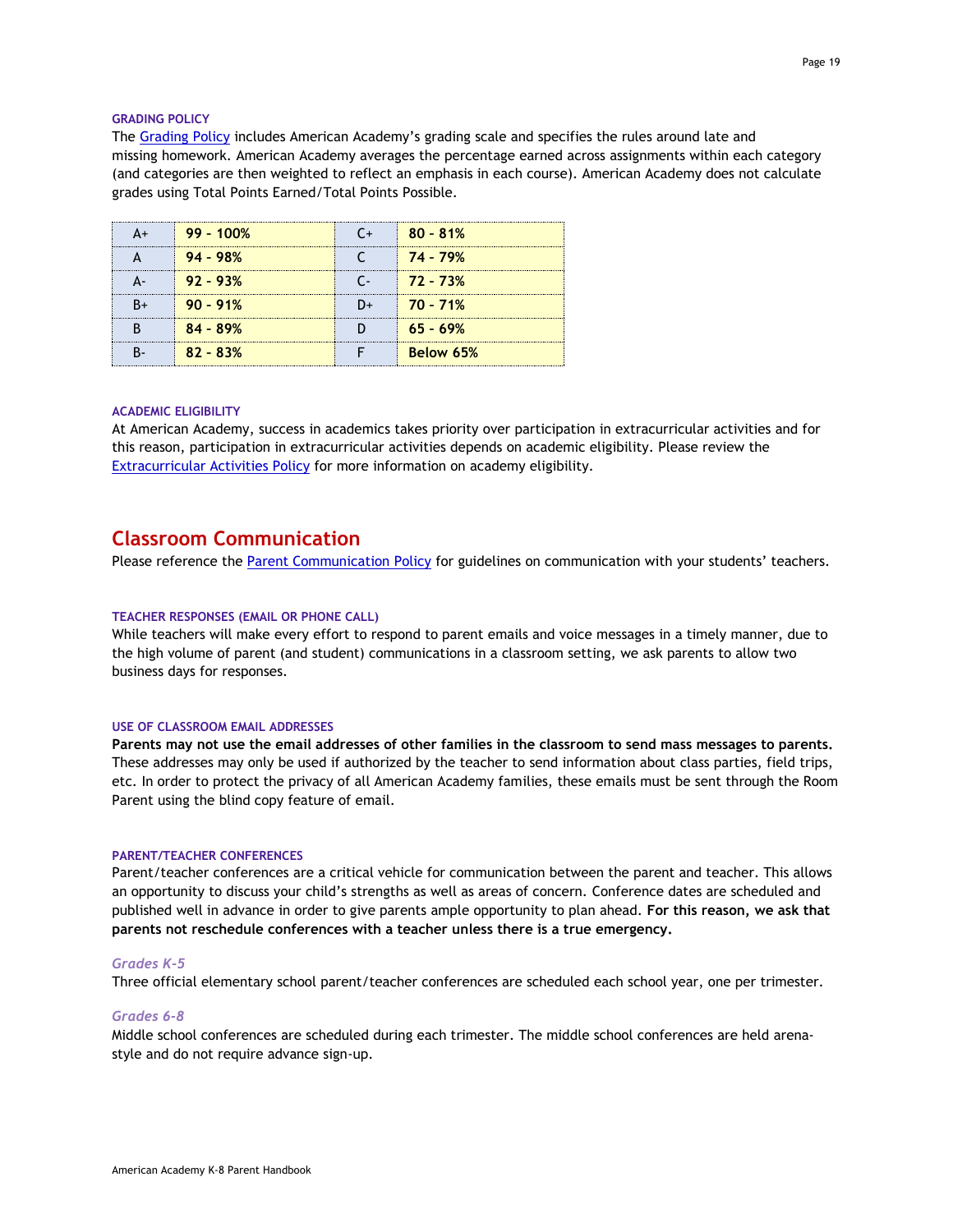#### <span id="page-19-0"></span>**CHECKING INFINITE CAMPUS PARENT PORTAL**

American Academy parents are encouraged to check the [Infinite Campus Parent Portal](https://campus.dcsdk12.org/icprod/portal/icprod.jsp) regularly for updates on grades, assignments and homework-specific news. Older students are asked to be responsible for checking their own [Infinite Campus](https://campus.dcsdk12.org/icprod/portal/icprod.jsp) Student Portal for assignments and homework-specific information.

## <span id="page-19-2"></span><span id="page-19-1"></span>**Field Trips**

#### **LOCAL FIELD TRIPS**

Non-overnight, local field trip fees are paid via American Academy's online [School Store.](http://americanacademyk8.revtrak.net/tek9.asp?pg=default) Because American Academy is required to make advance, non-refundable payments for field trips costs, fees cannot be refunded to students who are unable to attend. Students should plan to dress in school uniform for any field trip unless instructed differently by the organizing teacher. Behavioral expectations for everyone are greater during field trips. Please refer to the American Academy [Field Trip Policy](http://www.americanacademyk8.org/AADocumentServer/BOD/BODPolicies/FieldTripPolicy.pdf) for more details.

#### <span id="page-19-3"></span>**OVERNIGHT FIELD TRIPS**

American Academy students may have the opportunity to go on *optional* overnight field trips. Some field trips involve airline or charter bus travel and staying overnight in hotels, campgrounds or other student accommodations. As with the local field trips, overnight field trip fees must be paid for with advance, non-refundable fees. Please refer to the American Academy [Field Trip Policy](http://www.americanacademyk8.org/AADocumentServer/BOD/BODPolicies/FieldTripPolicy.pdf) for more details. For a schedule of upcoming trips and estimated costs please visit the [American Academy Overnight Field Trips](https://www.aak8.org/apps/pages/aa-overnights-about) page.

## <span id="page-19-4"></span>**Back-to-School Nights**

American Academy offers Back-to-School night for parents at the beginning of each school year. This will be the time for your students' teachers to discuss specific information about our curriculum, their classroom requirements, and other important information, as well as to answer parent questions. It is very important for parents to attend the Back-to-School Night for each of their students.

## <span id="page-19-6"></span><span id="page-19-5"></span>**Assessment Plan**

#### **IREADY**

[iReady](http://www.i-ready.com/) is an online, norm-referenced assessment program used in the fall and spring to assess K-8 students' progress. This program maintains student assessment data over time to obtain an accurate measure of a student's academic growth. By providing immediate feedback, iReady testing gives teachers (and parents) the use of current and specific data to inform and drive student instruction.

#### <span id="page-19-7"></span>**ELL/ELD TESTING**

<span id="page-19-8"></span>Students for whom a second language has been indicated on their registration form are required by state law to be assessed in order to determine the level of English proficiency.

#### **READ ACT**

The READ Act requires students in grades K-3 to be literacy-tested a minimum of three times during the academic school year.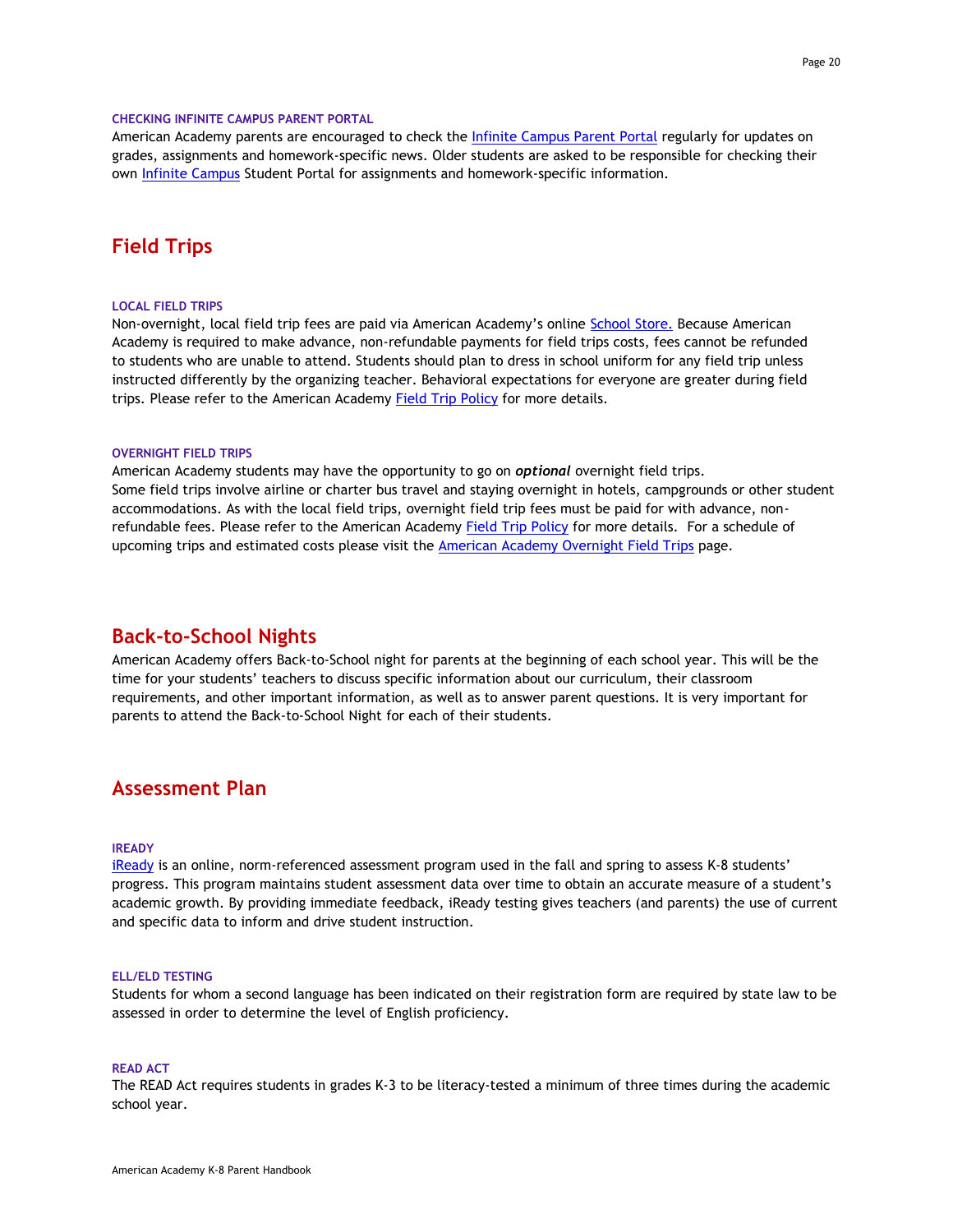#### <span id="page-20-0"></span>**COGAT**

<span id="page-20-1"></span>The State of Colorado requires this assessment as a universal screener for students in grades 2 & 6 to assist in gifted identification.

#### **PLACEMENT TESTING**

<span id="page-20-2"></span>Math and Reading assessments are used at the beginning of the school year as necessary and on an ongoing basis to determine student placement for flexible grouping.

#### **MANDATORY STATE TESTING**

State legislation has identified model content standards for students in Colorado and has stipulated mandatory state testing of students in several grades and content areas. Grade 3–8 students at American Academy will participate in mathematics and literacy testing. Students in grades 5 and 8 only will participate in testing for science. Students in grades 4 and 7 will participate in social studies testing at random. Please see [assessment page](https://www.aak8.org/apps/pages/aa-assessments) on website for up to date information.

<span id="page-20-3"></span>The statewide assessment compares all students in Colorado. In late summer or fall, the state reports assessment results at the school, district, and state levels. Individual students will receive a score report around that time.

## **Student Support Services**

<span id="page-20-4"></span>For more details and links to important resources, please visit [Student Support Services](https://www.aak8.org/apps/pages/aa-sss-about) on the American Academy website.

#### **SPECIAL EDUCATION**

American Academy Student Support Services typically provides special education services for Specific Learning Disability, Speech or Language Impairment, and other mild to moderate disabilities.

#### <span id="page-20-5"></span>**RETENTION AND ACCELERATION**

For information on student retention and acceleration at American Academy, please refer to our [Student Retention Policy.](http://www.americanacademyk8.org/AADocumentServer/BOD/BODPolicies/StudentRetentionAccelerationPolicy.pdf)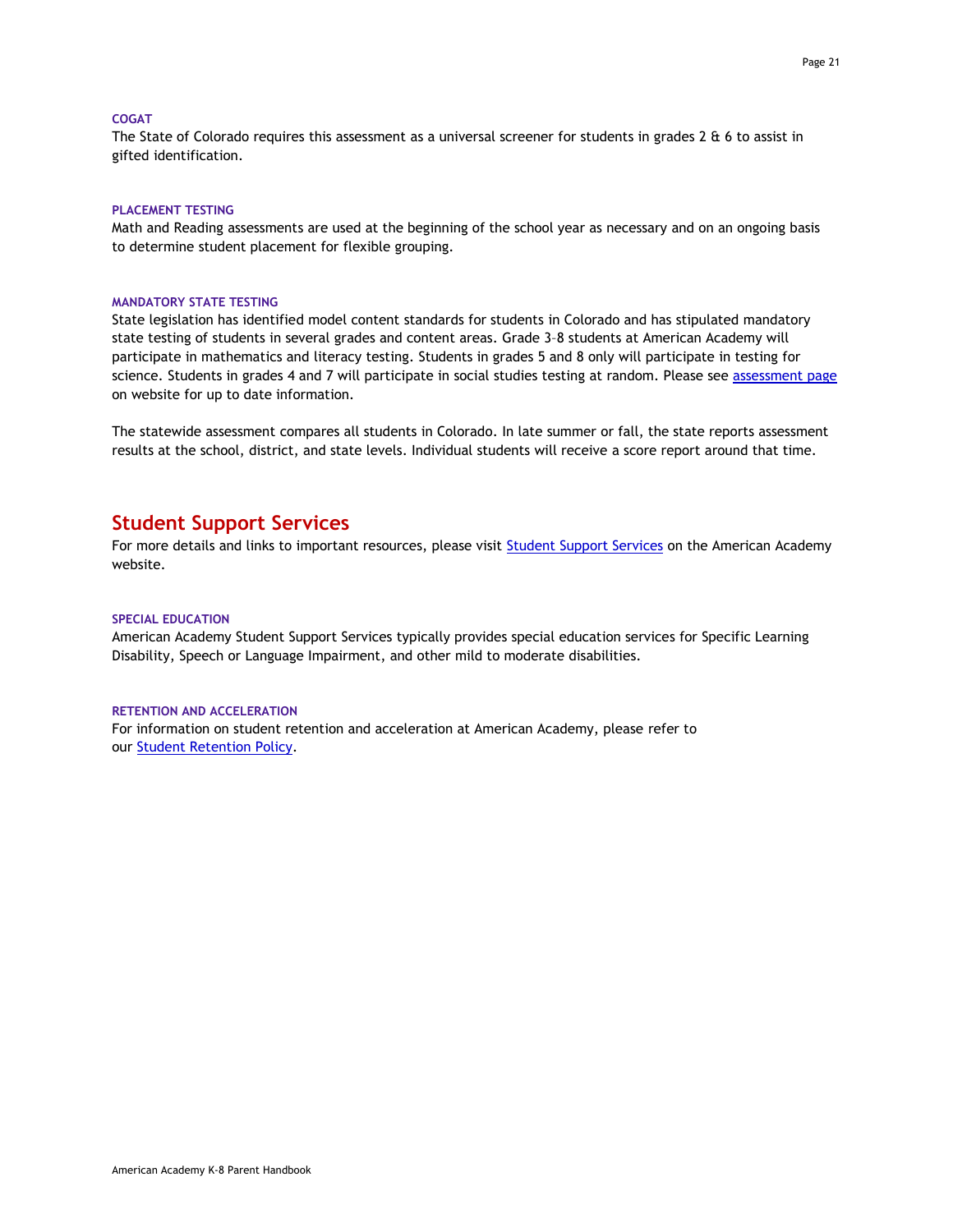#### <span id="page-21-0"></span>. . . . . . . . . . . . . . . . . . . . . . . . . . . . . . . . . . . . . . . . . . . . . . . . . . . . . . . . . . . . . . . . . . . . . . . . . . . . . . . . . . . . . . . . . . . . . . . . . . . .

<span id="page-21-1"></span>. . . . . . . . . . . . . . . . . . . . . . . . . . . . . . . . . . . . . . . . . . . . . . . . . . . . . . . . . . . . . . . . . . . . . . . . . . . . . . . . . . . . . . . . . . . . . . . . . . . .

## **SECTION 4: SCHOOL RULES**

## <span id="page-21-2"></span>**Student Uniforms**

#### **STUDENT UNIFORM POLICY**

<span id="page-21-3"></span>For detailed information on American Academy student uniforms, please refer ou[r Student Uniform Policy](http://www.americanacademyk8.org/AADocumentServer/BOD/BODPolicies/StudentUniformPolicy.pdf) or visit the **School Uniform page on the school website.** 

#### **DRESS OF CHOICE DAYS**

Dress of Choice Days take place on the last Friday of each month that school is in session — exceptions or changes are scheduled by school administration only. The guidelines for allowable dress for these days are in our [Student](http://www.americanacademyk8.org/AADocumentServer/BOD/BODPolicies/StudentUniformPolicy.pdf)  [Uniform Policy.](http://www.americanacademyk8.org/AADocumentServer/BOD/BODPolicies/StudentUniformPolicy.pdf)

Dress of Choice Days are always optional; if a student would prefer to do so, they may wear a regular uniform instead. Dress of Choice Days are a school privilege and they may be eliminated at the discretion of the administration if casual dress becomes distracting to the learning environment.

#### <span id="page-21-4"></span>**SPIRIT DAYS**

American Academy Spirit Days may be scheduled from time to time and the guidelines for American Academy Spirit Days are in the **Student Uniform Policy.** 

American Academy Spirit Days are optional; students not wishing to participate in a spirit day may wear a regular uniform instead. Students not adhering to Spirit Day guidelines will face the consequences described in the American Academy Consequence Matrix.

## <span id="page-21-6"></span><span id="page-21-5"></span>**Discipline**

#### **STUDENT DISCIPLINE POLICY**

<span id="page-21-7"></span>Please read the American Academy [Student Discipline Policy](http://www.americanacademyk8.org/AADocumentServer/BOD/BODPolicies/StudentDisciplinePolicy.pdf) to find out how to address any questions or concerns regarding student discipline.

#### **CONSEQUENCE MATRIX**

Please read the American Academy [Consequence Matrix](http://www.americanacademyk8.org/aastaffhome/BOD/forms/discipline/AAConsequenceMatrix.pdf) for a list of violations and consequences.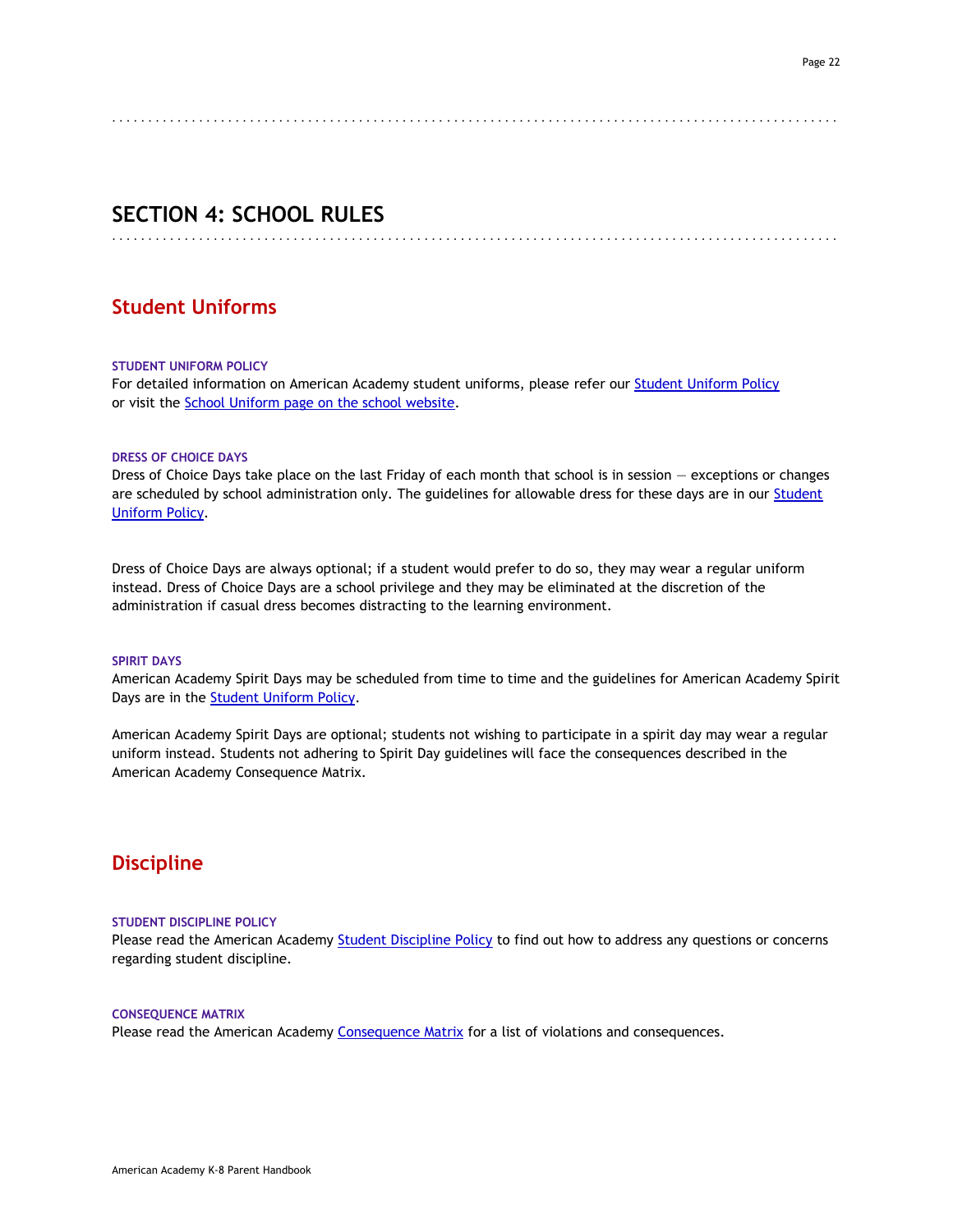#### <span id="page-22-0"></span>**RECESS AND PLAYGROUND RULES**

#### *Recess*

- Students will receive a 20-minute recess during the lunch period.
- **Additional recesses may also be scheduled on an individual classroom basis.**
- **Outdoor recess will be held every day unless it is raining, snowing, or below 20 degrees. Students should come prepared with appropriate coats, hats, and gloves for the variable Colorado weather.**
- **If students wear snow boots to school, they must bring shoes that conform to the Uniform Policy to wear in the classroom.**

#### *Playground Rules*

**Students are expected to:**

- Obey directions given by all playground supervisors.
- Stay within playground boundaries and away from off-limit areas.
- Use school equipment; do not bring toys and equipment from home.
- Leave dirt, sawdust, stones, sticks, snowballs, rocks or other objects alone.
- Respect others' space. Keep your hands and feet to yourself.
- Not use threatening/harassing behavior or gestures such as simulated weapon play.
- **Do not play sports that involve tackling and knocking to the ground.**
- Be courteous and a good sport.
- Speak respectfully to each other.
- **Avoid pulling and tugging at clothing, fighting (even "play fighting"), wrestling and karate are not allowed.**
- Pick up after themselves.
- Not climb the equipment poles.
- **Contact an adult immediately, if a student is hurt.**
- Play fairly and allow for others to rotate into the game.
- Take turns; no one can "hold" a place for a friend and there are no "cuts."
- Try to solve problems before going to an adult.

#### <span id="page-22-1"></span>**VANDALISM**

Per DCSD policy ECAC, students who willfully destroy American Academy property through vandalism or arson, or who create a hazard to the safety of other people on American Academy property, may be referred to law enforcement authorities. Students who are caught vandalizing American Academy property may be suspended or expelled, and a parent conference will be arranged. The law states that parents are liable for any willful destruction of American Academy property by a minor in their custody or control.

#### <span id="page-22-2"></span>**SMOKING, TOBACCO PRODUCTS, VAPING DEVICES**

No smoking or vaping is allowed on school property by parents or students at any time. Tobacco products and vaping devices are NOT allowed on American Academy property at any time. Per DCSD policy JICG, students found in possession of tobacco or vaping devices will be disciplined according to the DCSD Code of Conduct. Minor possession of tobacco or vaping devices is a felony. Selling of tobacco products or vaping devices to a minor is considered contributing to the delinquency of a minor and is also a felony.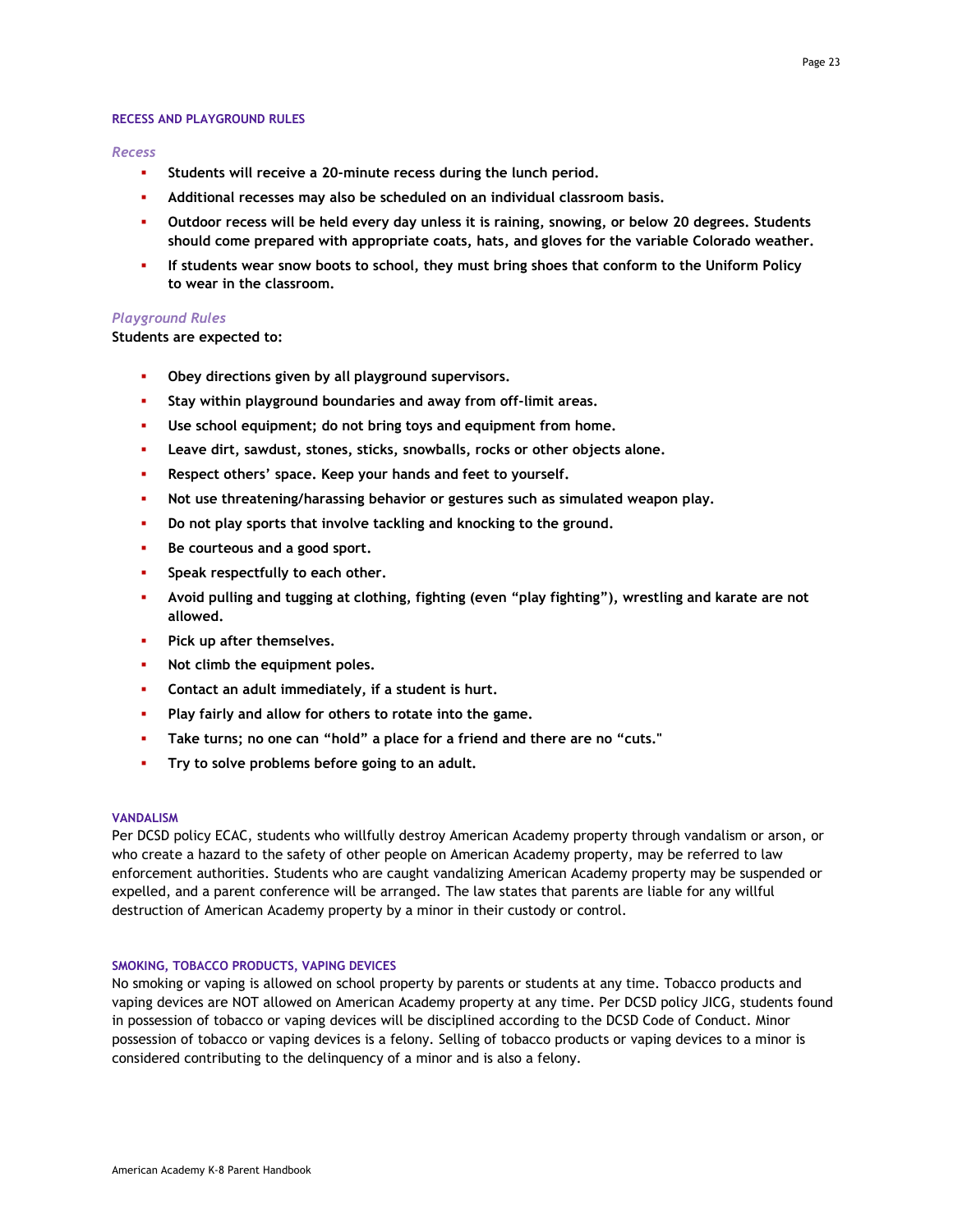## <span id="page-23-0"></span>**Use of Electronic Devices**

Permitted use of electronic devices is determined by the American Academy **Electronic Device Policy.**